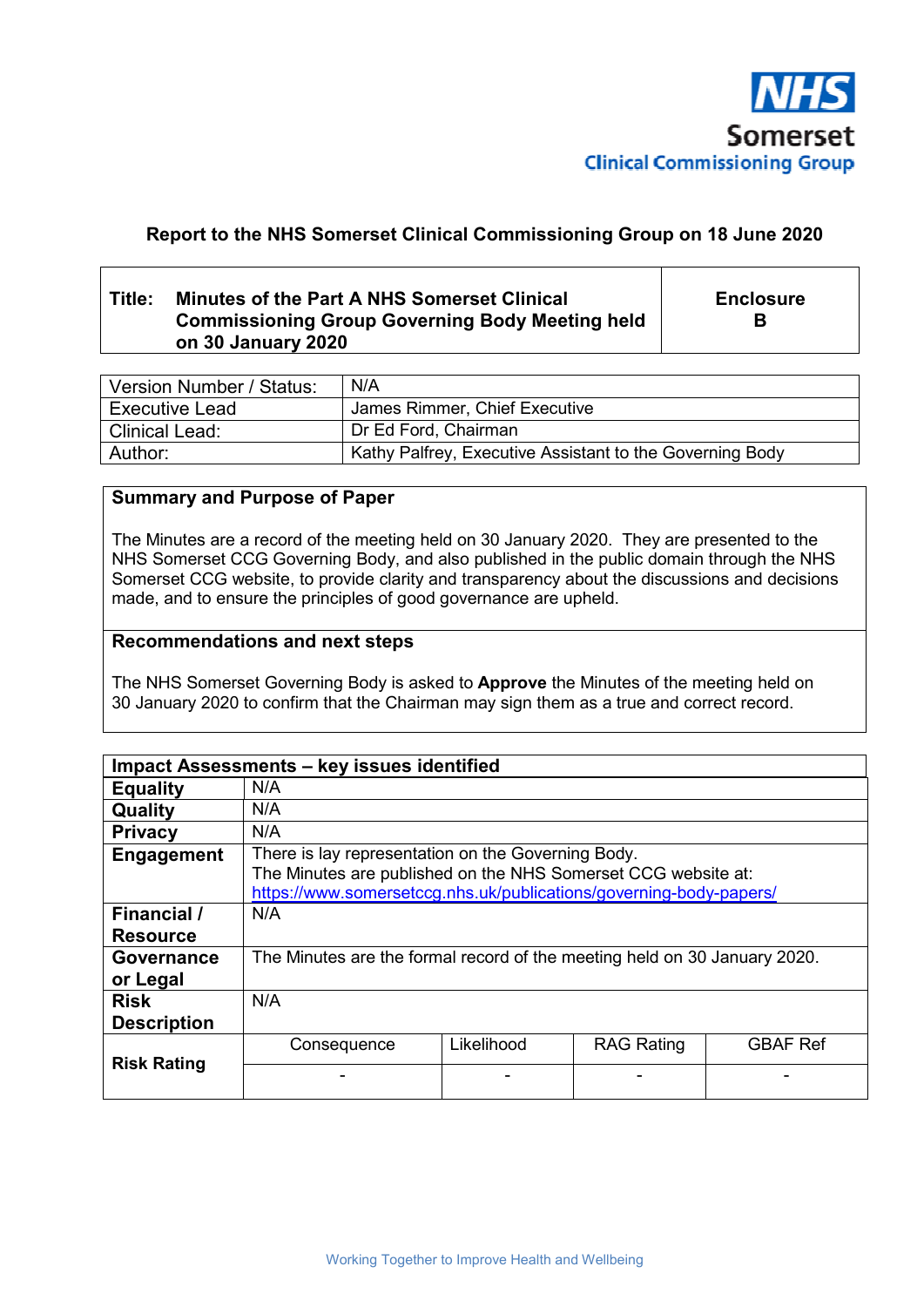

# Minutes of the Meeting of the **NHS Somerset Clinical Commissioning Group Governing Body** held on **Thursday, 30 January 2020** at **Wynford House, Lufton Way, Yeovil, BA22 8HR**

| Present:       | Dr Ed Ford                                          | CCG Chair,<br>GP Partner, Irnham Lodge Surgery,<br>Vice Chair, Health and Wellbeing Board                                                                |
|----------------|-----------------------------------------------------|----------------------------------------------------------------------------------------------------------------------------------------------------------|
|                | Dr Jayne Chidgey-Clark<br>Sandra Corry<br>Lou Evans | Non-Executive Director, Registered Nurse<br>Director of Quality and Nursing<br><b>Non-Executive Director</b><br><b>CCG Vice Chair and Chair of Audit</b> |
|                | <b>Basil Fozard</b>                                 | Committee (Lay Member)<br>Non-Executive Director, Secondary Care<br>Doctor                                                                               |
|                | <b>Trudi Grant</b>                                  | Director of Public Health, Somerset<br><b>County Council</b>                                                                                             |
|                | <b>Wendy Grey</b>                                   | Non-Executive Director, Member Practice<br>Representative                                                                                                |
|                | David Heath                                         | Non-Executive Director, Patient and<br><b>Public Engagement (Lay Member)</b>                                                                             |
|                | <b>Alison Henly</b>                                 | Director of Finance, Performance and<br>Contracting                                                                                                      |
|                | Trudi Mann                                          | Non-Executive Director, Member Practice<br>Representative                                                                                                |
|                | Dr Jo Nicholl                                       | Non-Executive Director, Member Practice<br>Representative                                                                                                |
|                | <b>Grahame Paine</b>                                | Non-Executive Director (Finance and<br>Performance)                                                                                                      |
|                | <b>James Rimmer</b>                                 | <b>Chief Executive</b>                                                                                                                                   |
| In attendance: | Lucy Baker                                          | Director of Service Delivery<br><b>BANES, Swindon and Wiltshire CCGs</b>                                                                                 |
|                | <b>Judith Goodchild</b>                             | Chair, Healthwatch (Observer)                                                                                                                            |
|                | Maria Heard                                         | Programme Director, Fit For My Future                                                                                                                    |
|                | Marianne King                                       | <b>Associate Director of Human Resources</b>                                                                                                             |
|                |                                                     | and Organisational Development                                                                                                                           |
|                | Dr Alex Murray                                      | <b>Clinical Director, Fit For My Future</b>                                                                                                              |
|                | <b>Alison Rowswell</b>                              | Deputy Programme Director - Fit For My<br>Future / Neighbourhoods and Community                                                                          |
|                |                                                     | <b>Settings of Care Lead</b>                                                                                                                             |
|                | Sophie Wainwright                                   | HR and Recruitment Lead Officer                                                                                                                          |
|                | Sandra Wilson                                       | <b>Chair of the Somerset Patient</b><br>Participation Groups (PPGs) Chairs'<br><b>Network</b>                                                            |
| Secretariat:   | <b>Kathy Palfrey</b>                                | <b>Executive Assistant to the Governing</b><br>Body                                                                                                      |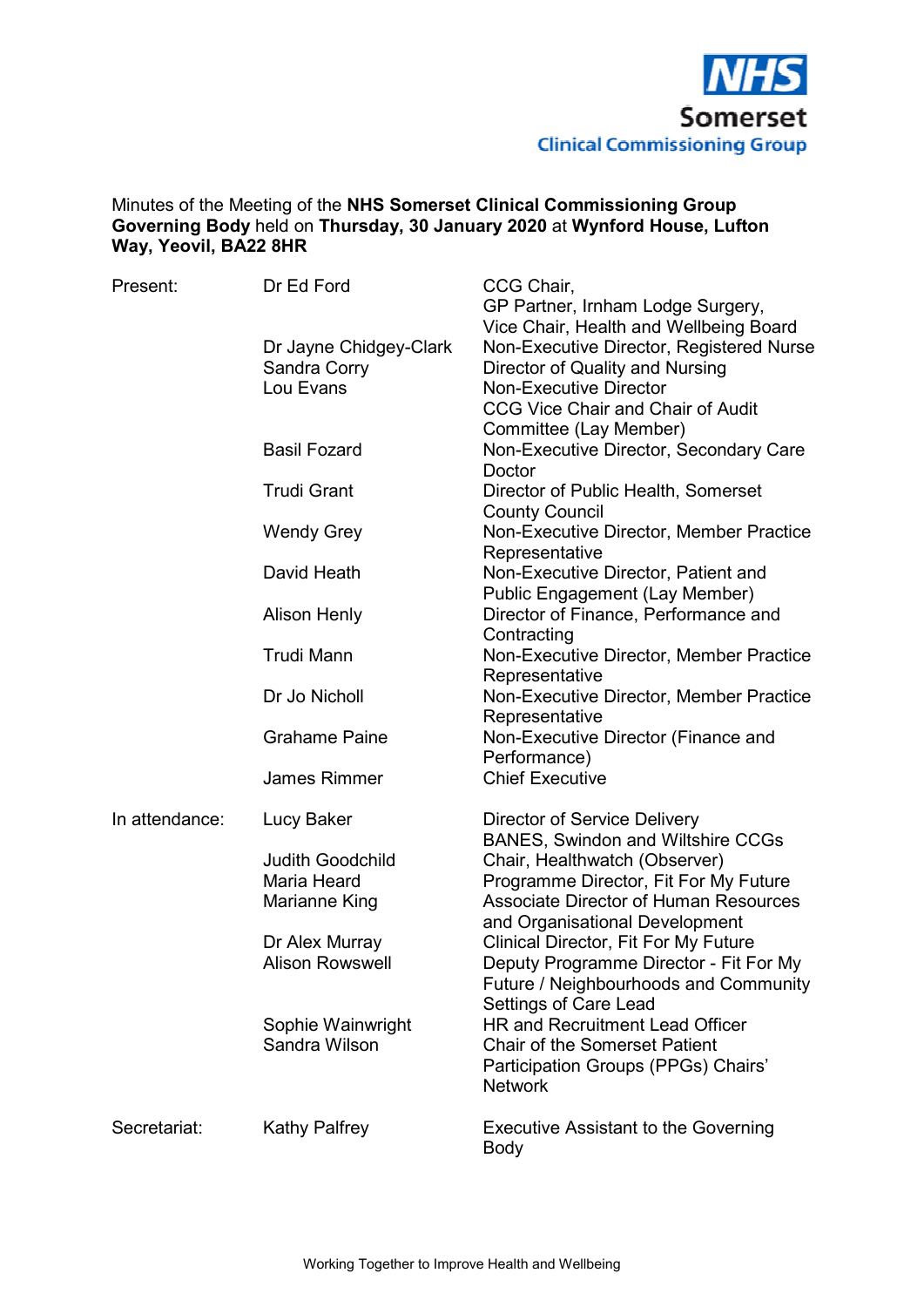### **SCCG 011/2020 INTRODUCTION**

Dr Ed Ford, Chairman, welcomed everyone to the Meeting, in particular, Lucy Baker, Dr Alex Murray, Alison Rowswell, Marianne King and Sophie Wainwright, all of whom would be joining the meeting to present their particular agenda items.

### **SCCG 012/2020 PUBLIC QUESTIONS**

 Note: All Public Questions are minuted anonymously unless the person raising the question has provided specific consent for their name to be published.

# 1 **Mr Paul Callan, Member of the Public: (not present: question received in advance by email)**

# **Do the Governors condone the present arrangements whereby direct access to The Audit Committee by members of the public is impossible?**

Governors may recall that I made a 200 mile round trip to Frome at the end of November 2019 to ask a question to seek clarification on the amount of money which the CCG is spending on External Management Consultants.

I stayed for most of the meeting, but was obliged to leave before the end. I wished to obtain further details from the Chairman of the Audit Committee as to what exactly was being done under the heading of "external consultancy"

I therefore contacted the CCG to try and make direct contact with the Audit Committee by email. I was advised by James Rimmer that all contact must be made via the CCG. I wish to bring to the attention of Governors that I believe that this arrangement - whereby the CCG act as "gatekeepers" to the Audit Committee - is seriously flawed, from a risk management perspective.

If my understanding of matters is correct – if a member of staff or the public wished to express serious concerns about any member of the management team of the CCG – it appears that under the current arrangements the CCG could intercept and potentially ensure that the concerns were prevented from being aired.

For the avoidance of doubt I have no reason to doubt the integrity of any of the senior management team of Somerset CCG. However, the present arrangements do appear to be seriously flawed. It seems to me that if at a future date there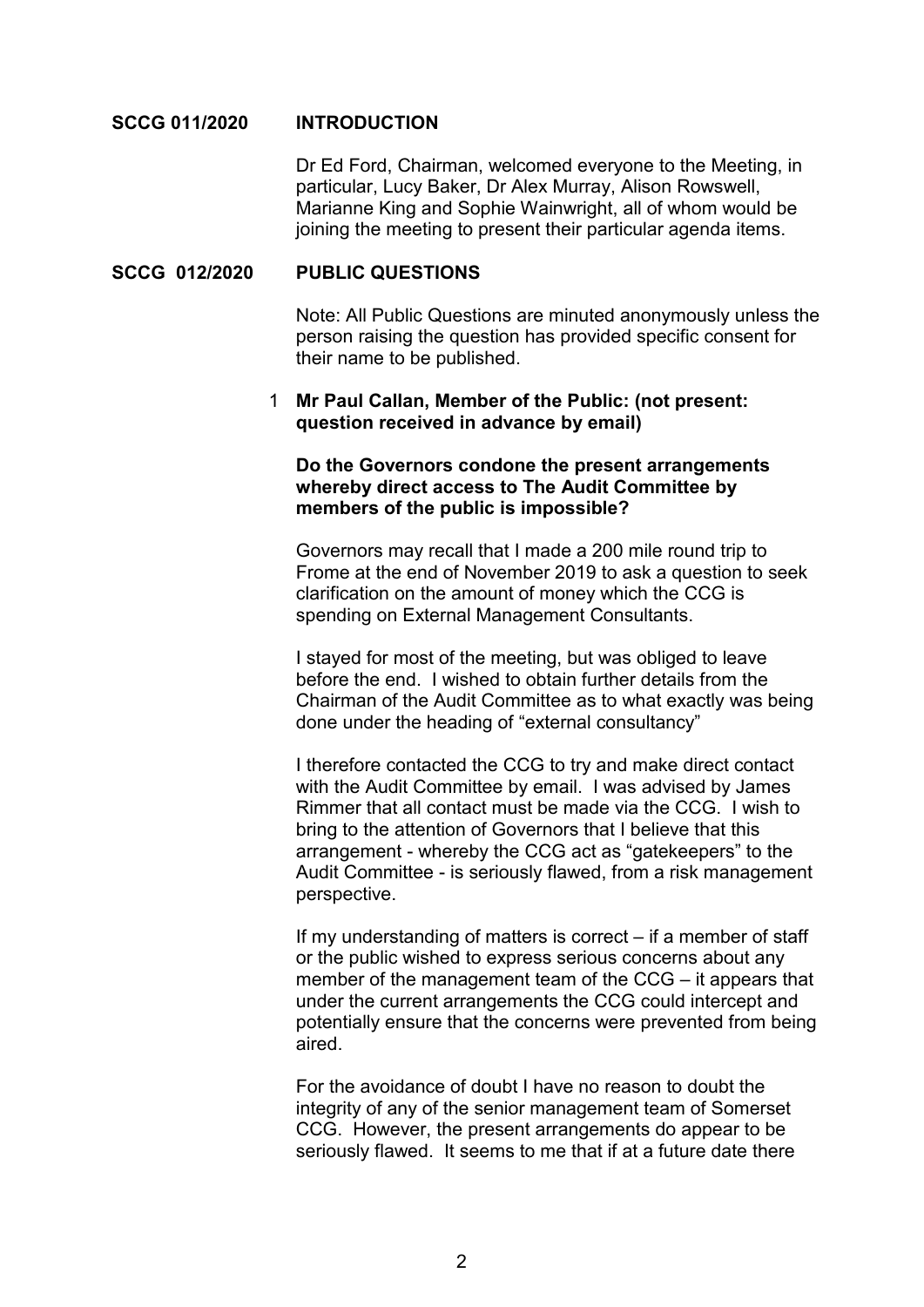were to be legitimate concerns, then under the present arrangements they could be prevented from being aired.

I therefore ask the Governors to consider a system whereby a direct line of communication is available to the Audit Committee (with a copy to CCG) to prevent any future occurrence of the scenario described above. I would also like to place on record my opinion that if the Governors do not take this course of action, and there is a subsequent issue of concern about the Senior Management team, then a degree of culpability might be attached to the Governors for being warned about the risk and not mitigating against it.

Finally could the CCG confirm whether the results of the external consultants' work is in the public domain?"

Lou Evans and Alison Henly responded as follows:

#### **Process for Dealing with Queries**

In line with best practice, the CCG have developed internal processes for dealing with queries from the public. These are dealt with through the corporate office to ensure all responses are responded to with the same high quality and within appropriate timescales. All queries are reviewed by the appropriate executive director within the CCG and the Chief Executive. If necessary, the query or respective actions are directed to the appropriate committee to review, as is the case with the monthly report for spend in excess of £25k which has been discussed at the Audit Committee and an update is included within the core brief.

# **Question 1: Mr Callan was asking the Governing Body to consider a system whereby a direct line of communication is available to the Audit Committee (with a copy to CCG) to prevent any future occurrence of the scenario described above**

The CCG has developed the terms of reference for the Audit Committee in line the best practice set by HM Treasury and NHS England, neither of which have their Audit Committees in public. This has been followed up through the CCG External Auditors, who have also confirmed that it is their belief that the CCG Audit Committee is not a public meeting.

In terms of ensuring that the focus and discussions of the Audit Committee are open and transparent, the core brief following the meeting is included within the papers of the Governing Body which we are considering today.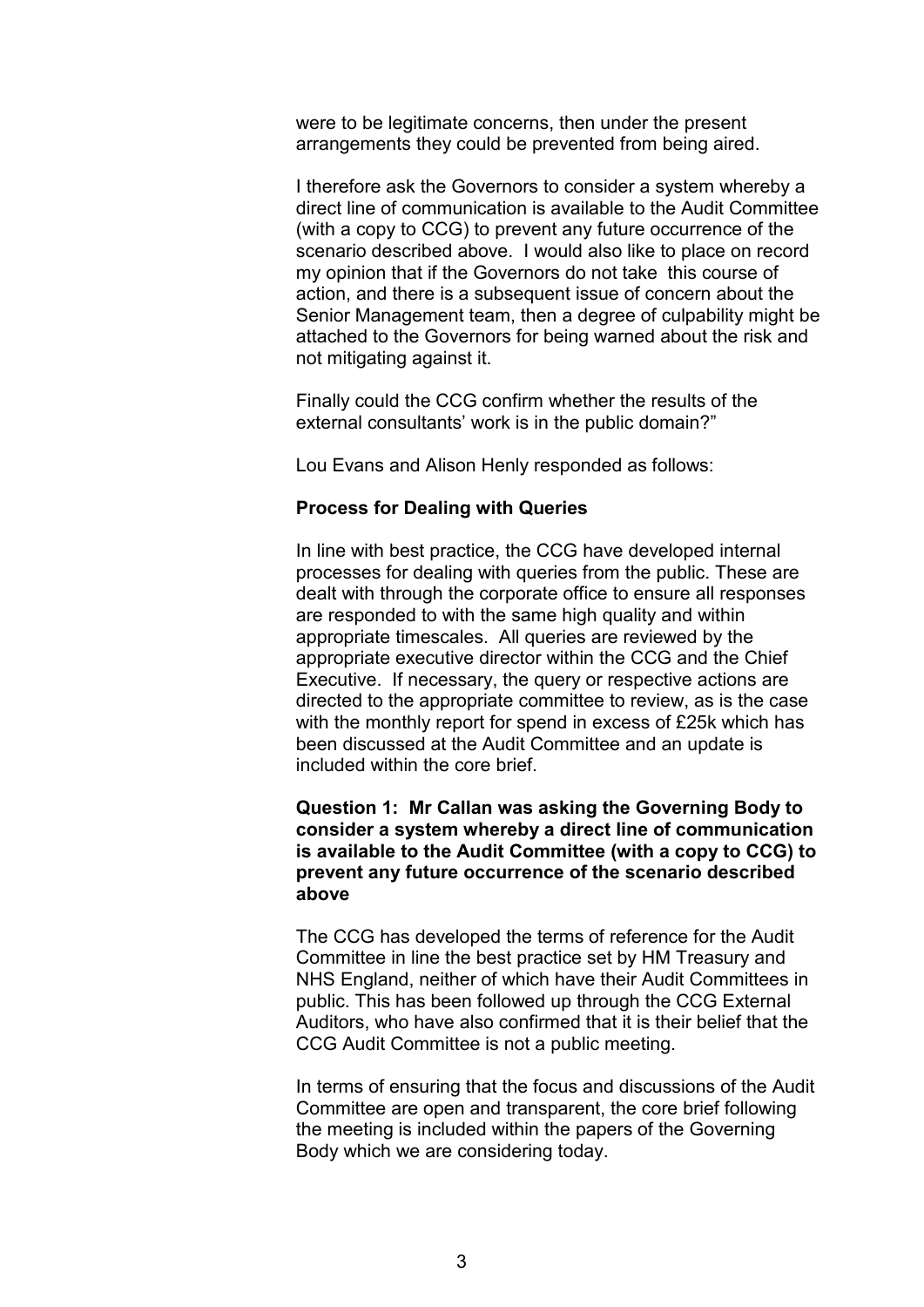The CCG has appointed BDO LLP as the CCG's internal auditors and counter fraud advisors, with Grant Thornton providing external audit services. This gives independent assurance to the CCG on the design and operational effectiveness of the CCG's processes and controls.

The Audit Committee reviews its terms of reference on an annual basis, using the HFMA Audit Committee Handbook as a reference point in line with other organisations in the NHS.

The summary of the internal, external and counter fraud work programmes are included in the core brief and a summary of the annual work programme is also included within the annual report, which includes both the terms of reference and attendance at the Audit Committee and a summary of the work completed during the financial year. This takes the form of the Head of Internal Audit opinion for the financial year and a summary of all audits and advisory pieces of work carried out by the internal auditor during the year with any recommendations and respective actions taken.

The Annual Report also includes the full annual assessment by Grant Thornton, the CCG external auditors, which is a statutory audit focused on the preparation of the CCG's financial statements, value for money arrangements and statutory duties. The scope for this audit is consistent across all External Audit Providers to ensure each CCG is reviewed in the same way.

# **Question 2: Mr Callan asked if the CCG could confirm whether the results of the external consultants work is in the public domain**

The work carried out by Attain has recently supported the development of the Long Term Plan for the 2020/21-2023/24, which we have reviewed and considered as a Governing Body. The public facing document to support this is currently being developed by Attain and will come back for review and approval in due course.

Attain are also supporting the CCG, three foundation trusts (namely, Yeovil District Hospital NHS Foundation Trust, Taunton and Somerset NHS Foundation Trust and Somerset Partnership NHS Foundation Trust) and Somerset County Council in moving forward to develop an Integrated Care System to support our forward thinking on system development to ensure we are fit for the future.

Attain have supported and developed the governance arrangements across the system, making sure we have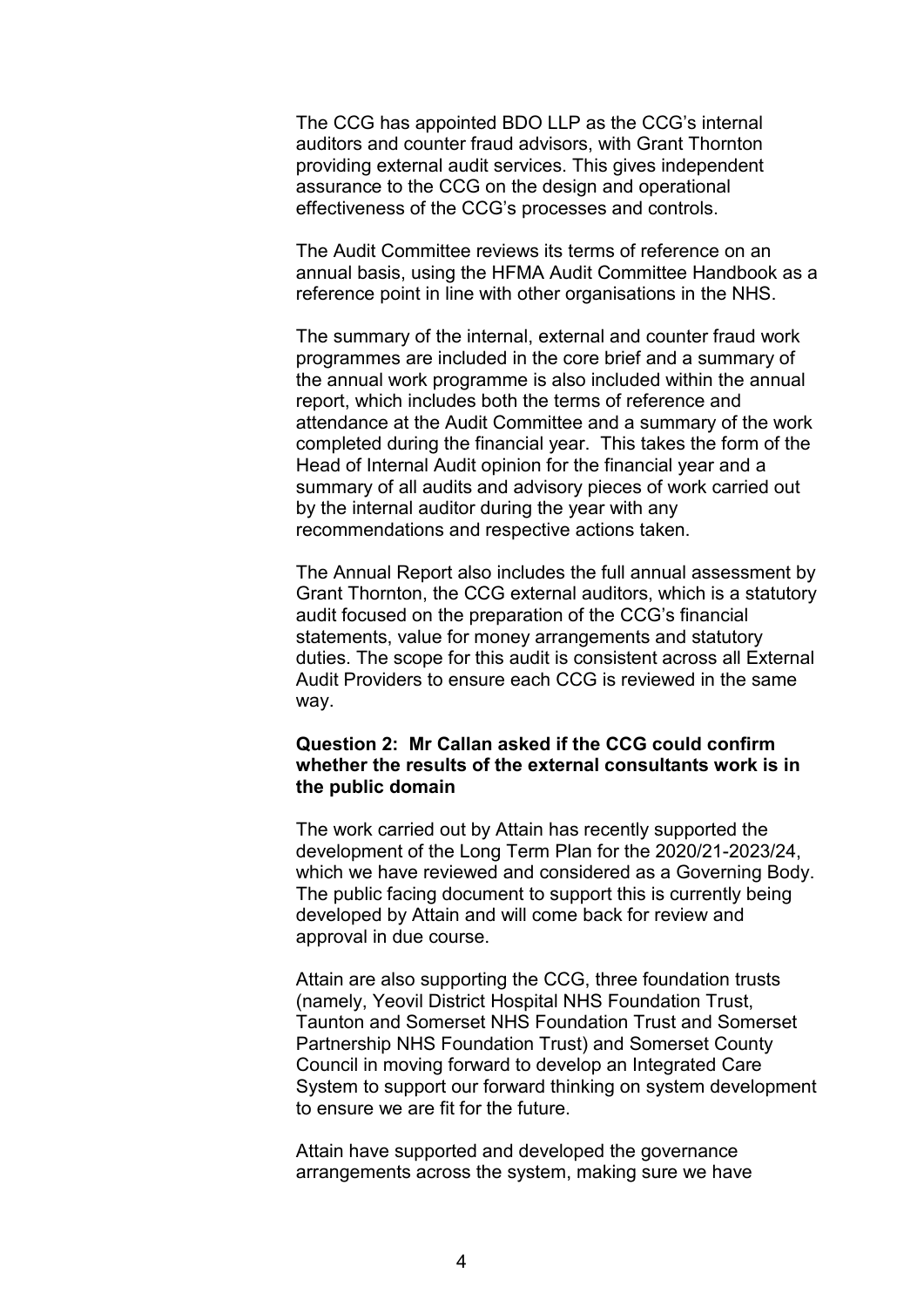developed a coherent plan for Somerset, on which we have recently been praised by NHS England.

James Rimmer clarified that the CCG has interpreted Mr Callan's use of the word 'Governors' to mean the Non-Executive Directors.

There were no further public questions.

# **SCCG 013/2020 APOLOGIES FOR ABSENCE**

There were no apologies for absence.

#### **SCCG 014/2020 REGISTER OF MEMBERS' INTERESTS**

 The Governing Body received and noted the Register of Members' Interests, which was a reflection of the electronic database as at 20 January 2020.

Dr Jo Nicholl reported that her partnership at Preston Grove Medical Centre concluded on 15 December 2019. However, she would be undertaking locum work from February 2020 and also project work with Symphony. The electronic register would be updated.

The Chairman reminded Governing Body members that they should update the electronic database within 28 days of an Interest becoming known (or relinquished), or reconfirm their Interests on the database if they have not done so within the past four months. Governing Body members should also update the Gifts and Hospitality database.

Action 758: Governing Body members to update the electronic database as appropriate (All)

# **SCCG 015/2020 DECLARATIONS OF INTEREST RELATING TO ITEMS ON THE AGENDA**

 Under the CCG's arrangements for managing conflicts of interest, any member making a declaration of interest may be able to take part in the discussion of the particular agenda item concerned, where appropriate, but is excluded from the decision-making and voting process if a vote is required. In these circumstances, there must be confirmation that the meeting remains quorate in order for voting to proceed. If a conflict of interest is declared by the Chairman, the agenda item in question would be chaired by Lou Evans, Vice Chairman, or – in his absence – another Non-Executive Director.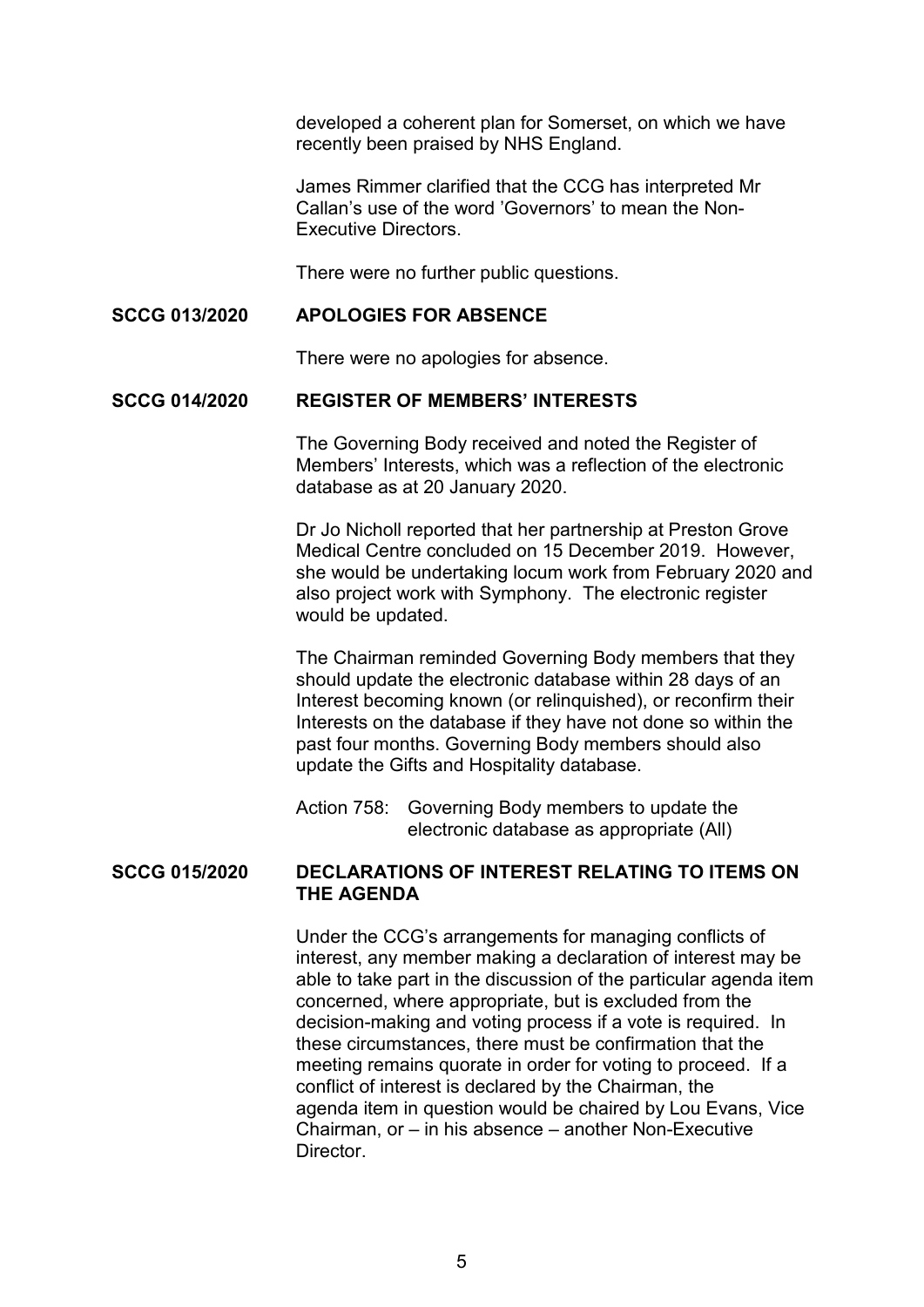There were no declarations of Interest relating to items on the agenda. The quoracy of the meeting was confirmed.

### **SCCG 016/2020 MINUTES OF THE EXTRAORDINARY PART A MEETING HELD ON 16 JANUARY 2020**

 The Meeting received the Minutes of the Extraordinary Part A meeting held on 16 January 2020. The Minutes were approved for signature by the Chairman as a true and correct record, subject to the following amendments:

- Cover Sheet: against 'Governance or Legal', amend to read 'The Minutes are the formal record of the meeting held on *16 January 2020'*
- Page 15: Grahame Paine's name was spelt incorrectly to be amended.

 It was confirmed that the actions arising in the Minutes would be added to the action schedule.

 Action 759: Minutes and action schedule to be amended accordingly (Kathy Palfrey)

# **SCCG 017/2020 MINUTES OF THE PART A MEETING HELD ON 28 NOVEMBER 2019**

 The Meeting received the Minutes of the Part A Meeting held on 28 November 2019. The Minutes were approved for signature by the Chairman as a true and correct record, subject to the following amendment:

 Cover Sheet: against 'Governance or Legal', amend to read 'The Minutes are the formal record of the meeting held on *16 January 2020'* (Kathy Palfrey)

 The Chairman confirmed that the action schedule would be updated to reflect the transfer of work following the departure of David Freeman on 20 January, and to incorporate further updates from leads and Directors as they arise.

 Action 760: Minutes and action schedule to be amended accordingly (Kathy Palfrey)

 Sandra Corry provided an update on action 749, "How does the 150% increase in FIT (Faecal Immunochemical Test) uptake convert to patient numbers?", as follows:

 Our FIT uptake was 25 per month. It is now 180 (so the percentage has changed since the last meeting) and we are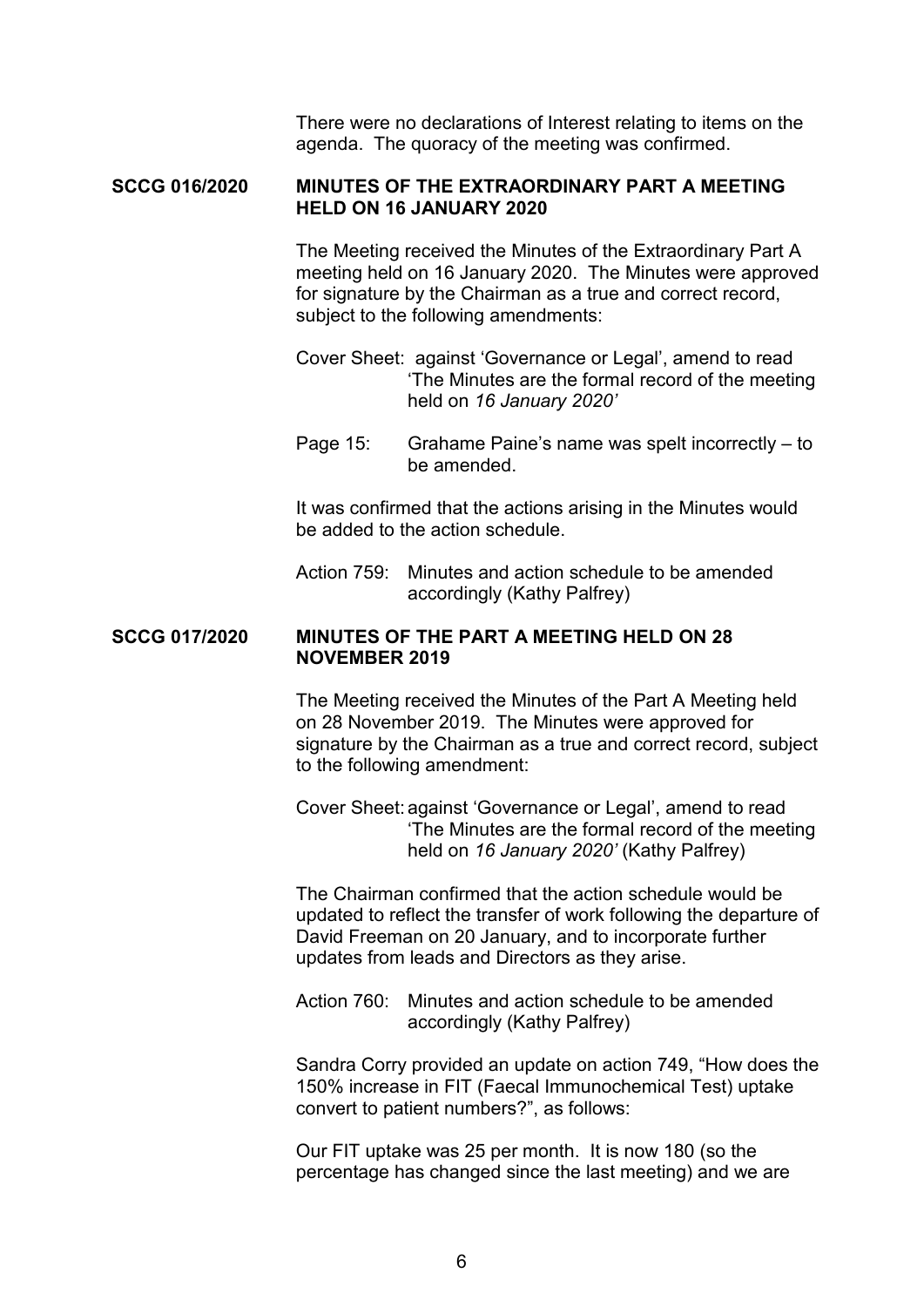now a regional exemplar. 80% of these tests are negative, which means the patient does not usually need a two-week wait referral or invasive test. From the statistics sent in July, we know that one person in Somerset was diagnosed at stage 1 or 2 who would not otherwise have been referred on a rapid diagnostic pathway - this is a life saved. With the increase in uptake, there will now be more. Not only is there a significant benefit to patients, there is also a financial benefit: a FIT test costs £6.50 compared to £400 for a colonoscopy.

 Referring to action 742, Alison Henly provided a response to the question "Would Somerset CCG support an alternative Inpatient Unit for the dying of Yeovil and surrounding area?" as follows:

 The Governing Body was reminded that the decision to close the inpatient unit was made by St Margaret's, but that the decision was in line with the CCG's policy to provide care closer to patients in the community and their own homes.

 The CCG is working directly with a number of nursing homes in the Yeovil area to provide targeted end of life support and training – this should be in place within the next few months. In addition, with our support, St Margaret's Hospice has been working closely with Somerset Partnership NHS Foundation Trust to provide specialist palliative inpatient support into a number of community hospital bases in the South Somerset area.

 Together with St Margaret's Hospice and our NHS providers, our focus continues to be on finding ways to provide more support for people to enable them to remain in their own homes if they wish to do so. A new specialist doctor post has been created to work in the community by St Margaret's. This means patients can now be seen by a specialist doctor in the community who will also have direct conversations with GPs, carers and families. We also plan to roll-out a new rapid response end of life community-based nursing service over the next few months, starting in South Somerset.

 There are no immediate plans to commission new hospice beds specifically within Yeovil itself. In principle, we would consider a proposal for an alternative service offer if a viable proposition was put forward, but given the previous challenges we would need to consider future staffing and financial sustainability.

 Lou Evans asked who would be leading the 'Weekly Operational Look Forward (WOLF)' following the departure of David Freeman: James Rimmer responded that WOLF is a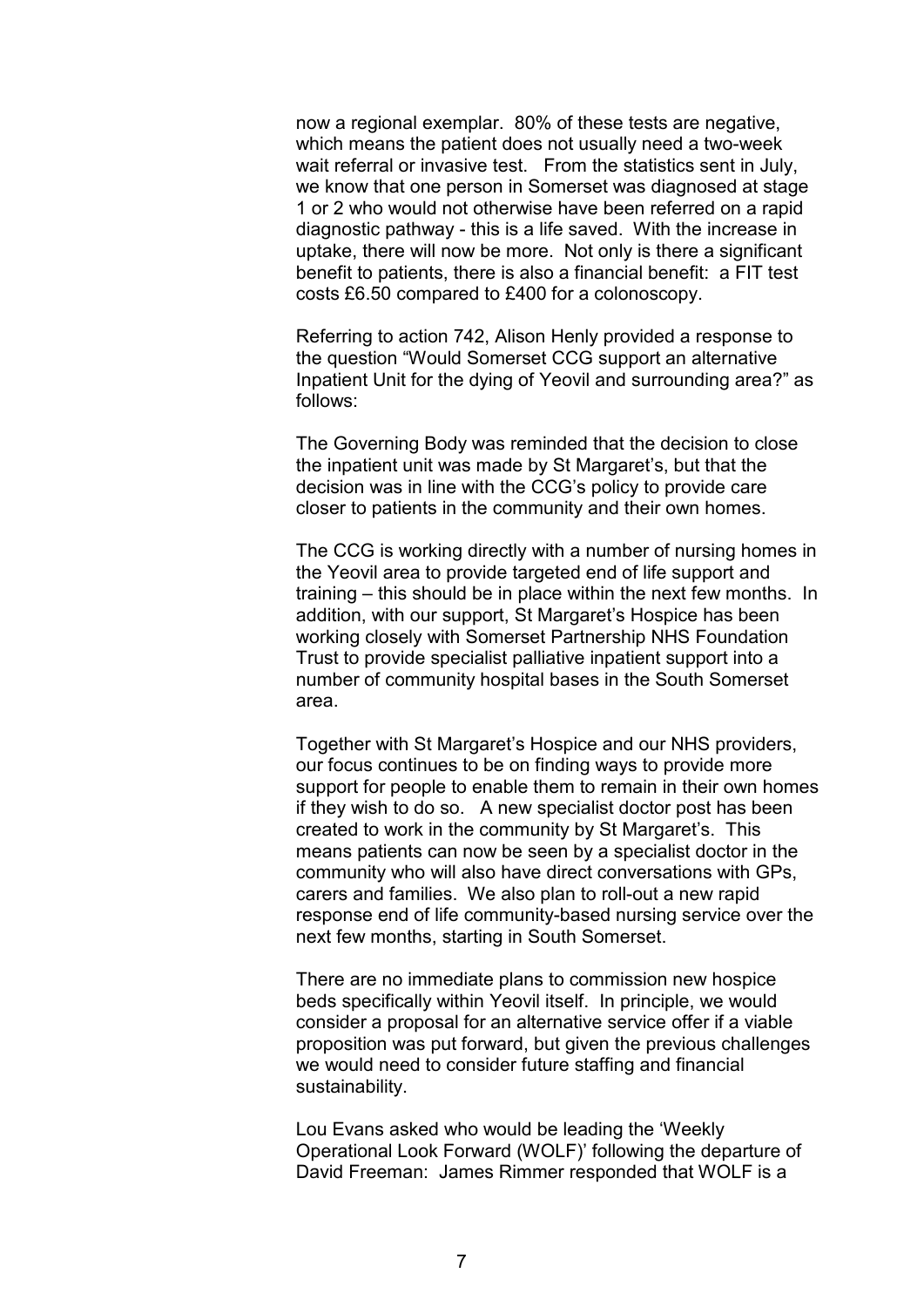system group and is now being led by Matthew Bryant, supported by the Associate Director for urgent care.

 Referring to action 729 concerning south west consultants and their tax/pensions, James Rimmer reported that this issue is being picked up nationally and would therefore be closed on the action schedule.

## **SCCG 018/2020 MINUTES OF THE ANNUAL GENERAL MEETING HELD ON 17 SEPTEMBER 2019**

 The Meeting received the Minutes of the Annual General Meeting held on 17 September 2019.

 The Governing Body requested that the following amendments be made to the Minutes:

Attendance record to include Dr Jo Nicholl

 David Heath queried the reason for bringing the AGM Minutes to a Governing Body meeting for approval, rather than the Minutes being approved at the next AGM:

 Action 761: James Rimmer agreed to review this with Kathy Palfrey and Dr Ed Ford.

*Post Meeting Note: It is proposed that the draft AGM minutes are endorsed in a Governing Body meeting by members whilst the event is still fairly recent so that they can be published in good time. The draft minutes will then be available to the public and formally signed off as approved (or amended) at the following year's AGM. This enables timely review and publication whilst ensuring the appropriate meeting formally adopts and approves the minutes.* 

#### **SCCG 019/2020 CHAIRMAN'S REPORT**

 The Meeting received and noted the Chairman's Report, which sets out the Chairman's activity schedule since the last meeting and incorporates the Patient Experience dashboard.

 The Governing Body supported the programme of work as outlined in the Chairman's report.

### **SCCG 020/2020 CHIEF EXECUTIVE'S REPORT AND LATEST NEWS**

 The Meeting received and noted the Chief Executive's report. James Rimmer highlighted the following:

• the national GP survey is now live. Last year, Somerset GPs received very high ratings. PPGs will be interested to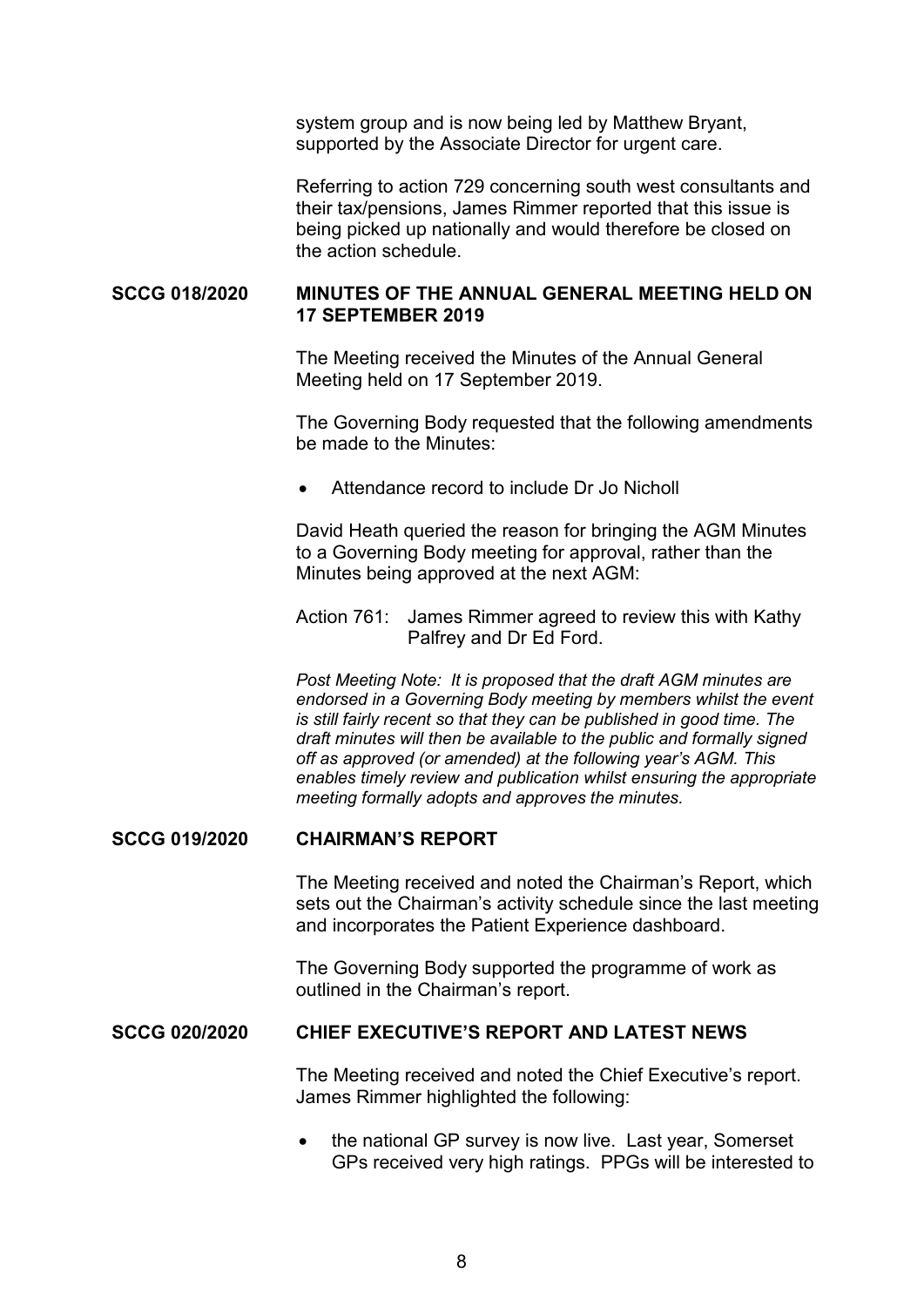promote the survey amongst the patients at their particular practice

- the Somerset system has been very busy during the current winter period and has escalated to OPEL 4 (Operational Escalation Level 4) on at least one occasion. The system has been praised for its response, with Acute Trusts, primary care and social care colleagues working well together
- good work is taking place locally on recruitment and retention: we acknowledge YDH (Yeovil District Hospital NHS Foundation Trust) on the progress made in overseas recruitment. 2020 is the year of the nurse and midwife and there is a good opportunity to promote this.
- Somerset has declared a climate emergency the NHS plays a significant part in sustainability and we will play our part
- the report includes a snapshot of James Rimmer's diary, where James has represented the CCG externally

 David Heath asked if any clear guidance had been issued nationally regarding the coronavirus and if the CCG's contingency plan had been adjusted to find room for quarantined patients:

 James Rimmer confirmed that plans are on standby for activation in Somerset, and Trudi Grant, from a public health perspective, felt assured that the Somerset system is well placed to respond. Some of the planning is similar to other outbreaks in the past, and posters are being produced to promote public awareness. Sandra Corry advised that good scenario testing had recently taken place with providers, and each understands their role in the event of an outbreak of corona or other virus in the area. Work is taking place internally and in the event of an outbreak, the emergency response plan will be fully activated.

 Trudi Mann asked about Public Health contact with local public schools, given Somerset's contingent of Chinese students. Trudi Grant confirmed that public schools have been contacted and contingency plans have been made in the event that the students are unable to return to/from China for/following the half-term break.

 Wendy Grey asked about the impact of the system pressure escalation: Alison Henly advised that this would be discussed later in the meeting but that Directors of Finance across the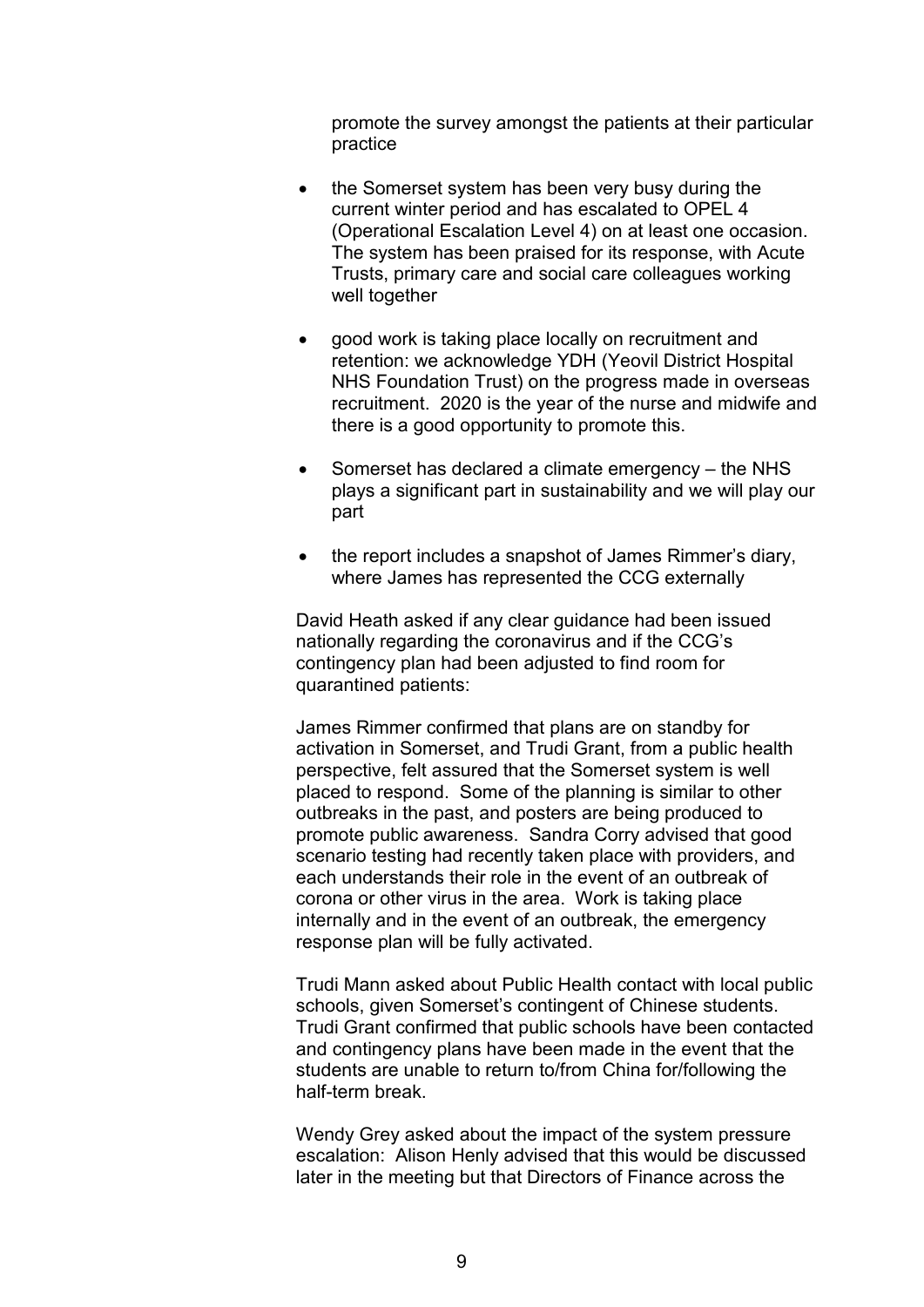system have committed to deliver the financial target.

 Lou Evans asked for a weekly update on the coronavirus position in Somerset: James Rimmer said this would be done internally, and as and when any issues arise, the Governing Body would be brought up-to-date.

### **SCCG 021/2020 BANES, WILTSHIRE AND SWINDON MATERNITY SERVICES UPDATE**

 The Meeting received a paper providing an update on the BANES, Swindon and Wiltshire (BSW) Transforming Maternity Services Together Programme. Lucy Baker joined the meeting to provide a verbal report and presentation and it was noted that:

- Somerset CCG has been involved with this programme from the outset, over the past three years
- much time has been spent discussing with mothers, families and staff about how they would like to approach their pregnancy and post-birth
- much transformational work has been undertaken to support transitional care to keep mothers and babies together; work continues to be progressed in the local community to support vulnerable people, and investment has been made in a new perinatal service
- BSW has followed the full NHS England service reconfiguration process and has now reached the  $7<sup>th</sup>$  and final stage of assurance:
	- a review has been undertaken by the Clinical Senate (a panel of experts) and the proposals were accepted
	- a travel impact assessment was completed, together with additional challenging tests
	- \* the University of Bath, together with an Independent Expert Panel, reviewed and accepted the recommendations: BSW was grateful for the support of the midwife from Somerset CCG and the consultant from YDH
- the case for change was brought about because BSW didn't feel they were meeting the needs of their patients: there had been an increase in the number of mothers at higher risk, and mothers at low risk were increasingly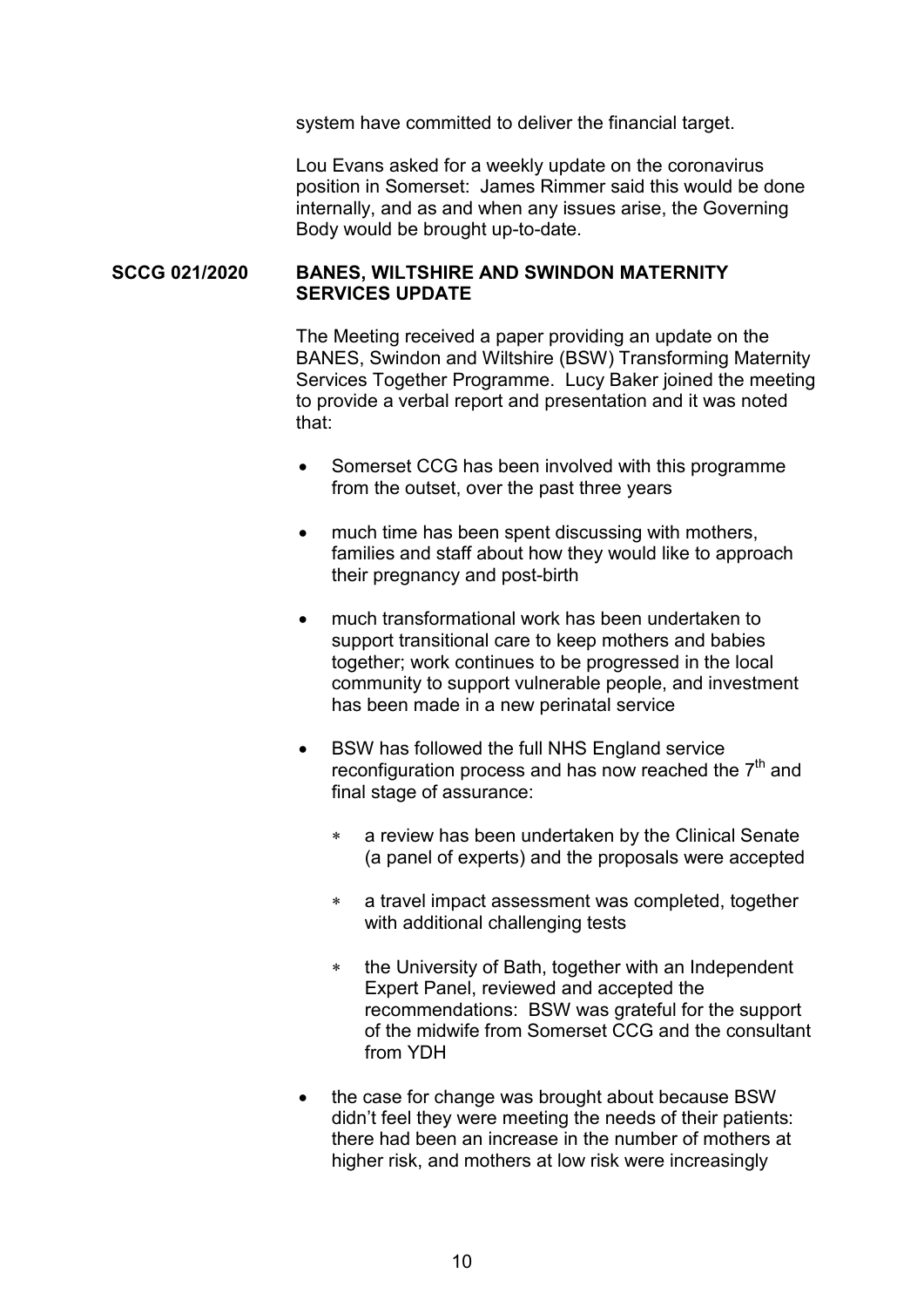opting to go to an obstetrics unit rather than a freestanding midwifery unit, due to a fear of transfer in labour

- in the BWS area, only 2% of mothers opt for home births
- there are currently four freestanding midwifery units in the BSW area, at Paulton community hospital, Trowbridge, Chippenham and Frome: in October 2019, only three babies were born at the unit in Paulton; nine in November, and six in December
- due to low useage, it had been necessary to constantly move staff between the units: the number of midwives was right but they were not always in the right place to meet the need
- the formal consultation lasted for 15 weeks. 1,000 responses were anticipated, 1,850 were received
- 66% of respondents strongly agreed or agreed with the proposal to create 'alongside' midwifery units
- there are five post-natal beds at Paulton and four in Chippenham; they are relics of an historical model of care and are not used 95% of the time
- there was a proposal to replace these beds with a more holistic model; however 70% of respondents disagreed. 59% of respondents disagreed with a reduction in the number of freestanding midwifery units
- the consultation was generally very positive, with people really wanting to get involved. Many comments were raised about parking at Royal United Hospital Bath (RUH)
- the recommendations are:
	- to create an 'alongside' midwifery unit at RUH
	- to create an 'alongside' midwifery unit at Salisbury
	- to support births at two (Frome and Chippenham) rather than four of the freestanding midwifery units
	- that no babies will be delivered at Paulton or Trowbridge after April 2020
	- to improve and better promote the home birth service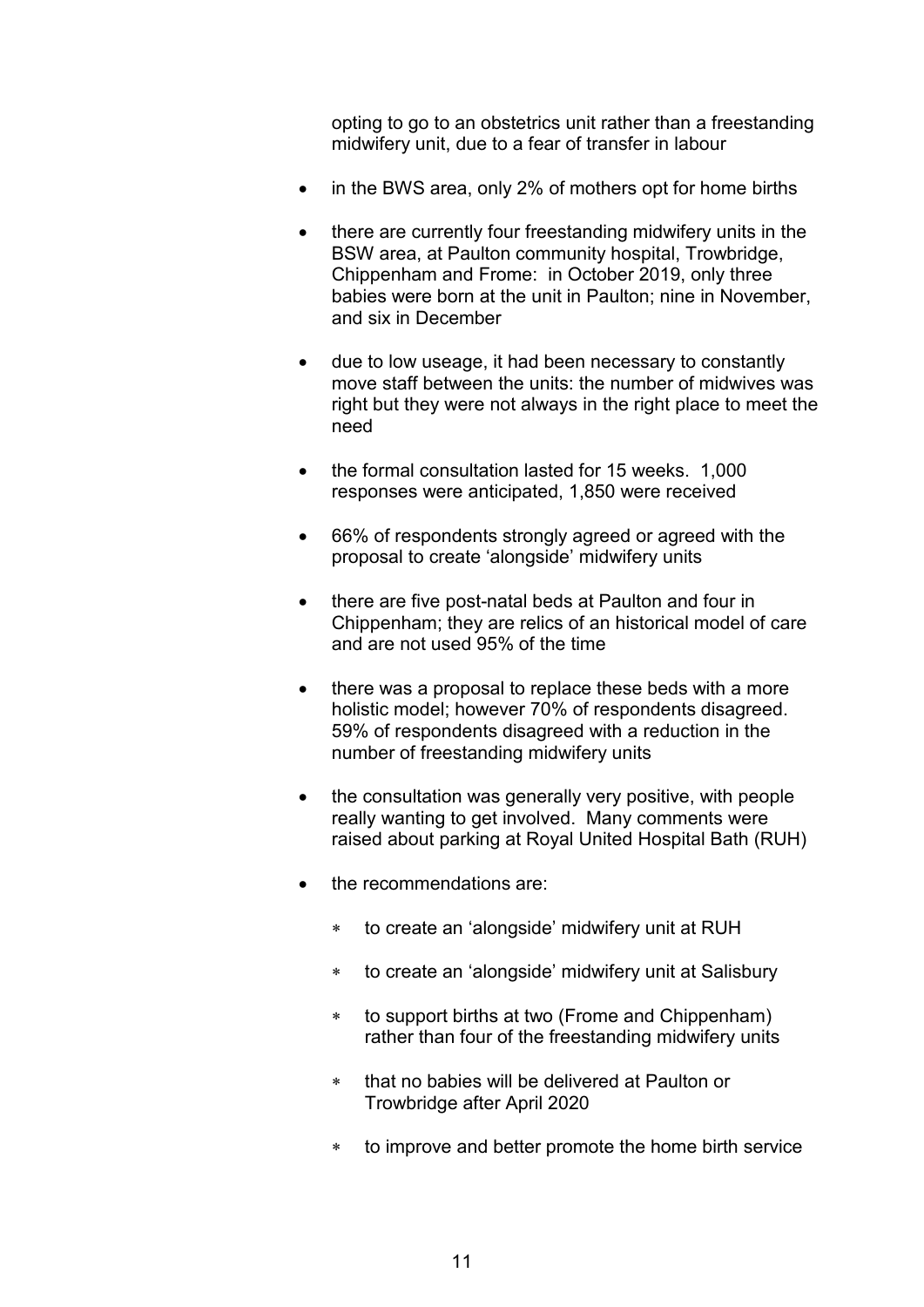- \* to replace the five community post-natal beds at Paulton
- to enhance ante-and post-natal care
- the biggest risk to the programme is a lack of capital funding to meet the cost of £6 million
	- BSW have prepared a bid for capital funding and a campaign will be launched in February to raise charitable funds
- there is also a risk around public opinion, and an event has been arranged in Paulton on 6 February to reassure people about the proposed changes: also, to reassure staff
- the next step is to undertake further engagement with local mums, families and staff to co-design what the new services will look like

 Sandra Corry expressed her thanks to Lucy Baker for the report and presentation and invited the Governing Body to raise any comments or questions:

 Dr Jayne Chidgey-Clark welcomed the co-creation of the solutions for the post-natal beds and felt that the case for change was very robust. Dr Chidgey-Clark hoped that Somerset CCG could adopt the learning from BSW's processes.

 Wendy Grey asked how the development would impact on staff:

 Lucy Baker responded that the number of midwives is correct, they are just not in the right place. The reduction in the number of midwifery units will increase continuity of care for the patient, who remains the priority. Staff in generally are excited about the proposals, understanding that they will better meet the needs of new mums.

 Trudi Grant asked if continuity of care extended to health visitors: Lucy Baker advised that it did not, but the community hub models would provide increased benefit. For example, the Shepton Mallet community hub would be a fully integrated midwife-primary care-health visitor hub, and would also serve to combat any feelings of social isolation.

 David Heath asked if the work on community hubs had been integrated with the neighbourhood networks to ensure a seamless position: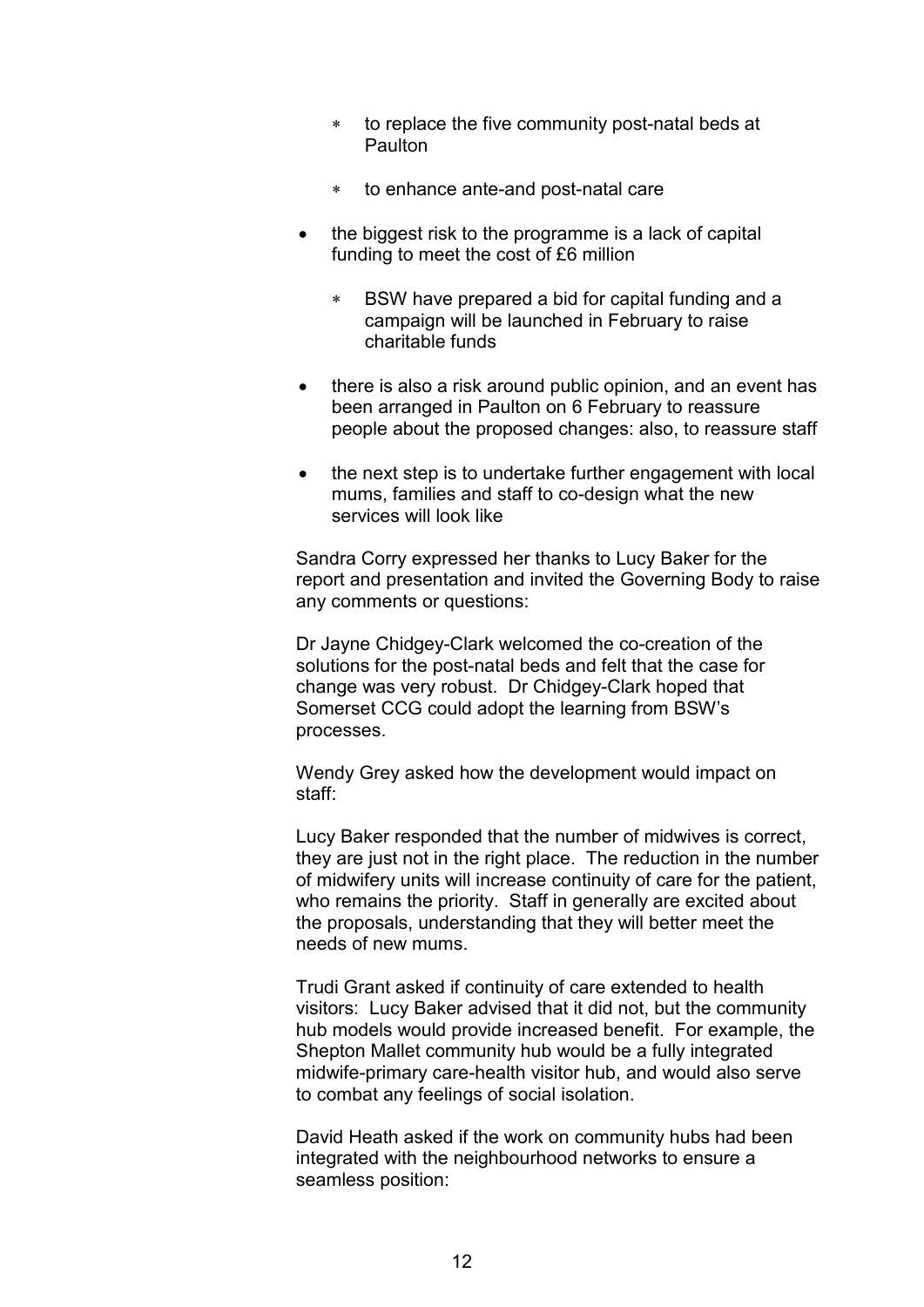Lucy Baker advised that BSW is working through the issues to understand what a Primary Care Network will look like. BSW and Somerset share RUH staff and BSW will be keeping those strong links in place.

 Sandra Corry noted that the model around the post-natal beds supports the whole family, not just the mother, and also fits well with the safeguarding agenda. Sandra confirmed that BSW and Somerset CCG will continue to work together on this programme.

 By a show of hands, the Governing Body endorsed the cocreated recommendations from the Transforming Maternity Service Together programme.

Lucy Baker left the meeting.

### **SCCG 022/2020 FIT FOR MY FUTURE: PROPOSAL TO ENGAGE ON NEIGHBOURHOOD AND COMMUNITY SETTINGS OF CARE**

 The Meeting received a paper setting out Somerset CCG's proposal to engage on the vision for neighbourhood and community settings of care (NCSoC). Dr Alex Murray and Alison Rowswell joined the meeting for this item.

 Maria Heard reminded the Meeting that Fit For My Future (FFMF) is a joint strategy with Somerset County Council (SCC), the three Foundation Trusts, voluntary and community sector organisations. There is an ambition to:

- shift focus to prevention
- $\bullet$  keep people as healthy as they can be
- tackle inequalities
- integrate services
- recognise that mental health is as important as physical health
- support more people at home
- provide the right care at the right time
- create healthy neighbourhoods and provide support in the community
- provide access to specialist services as and when necessary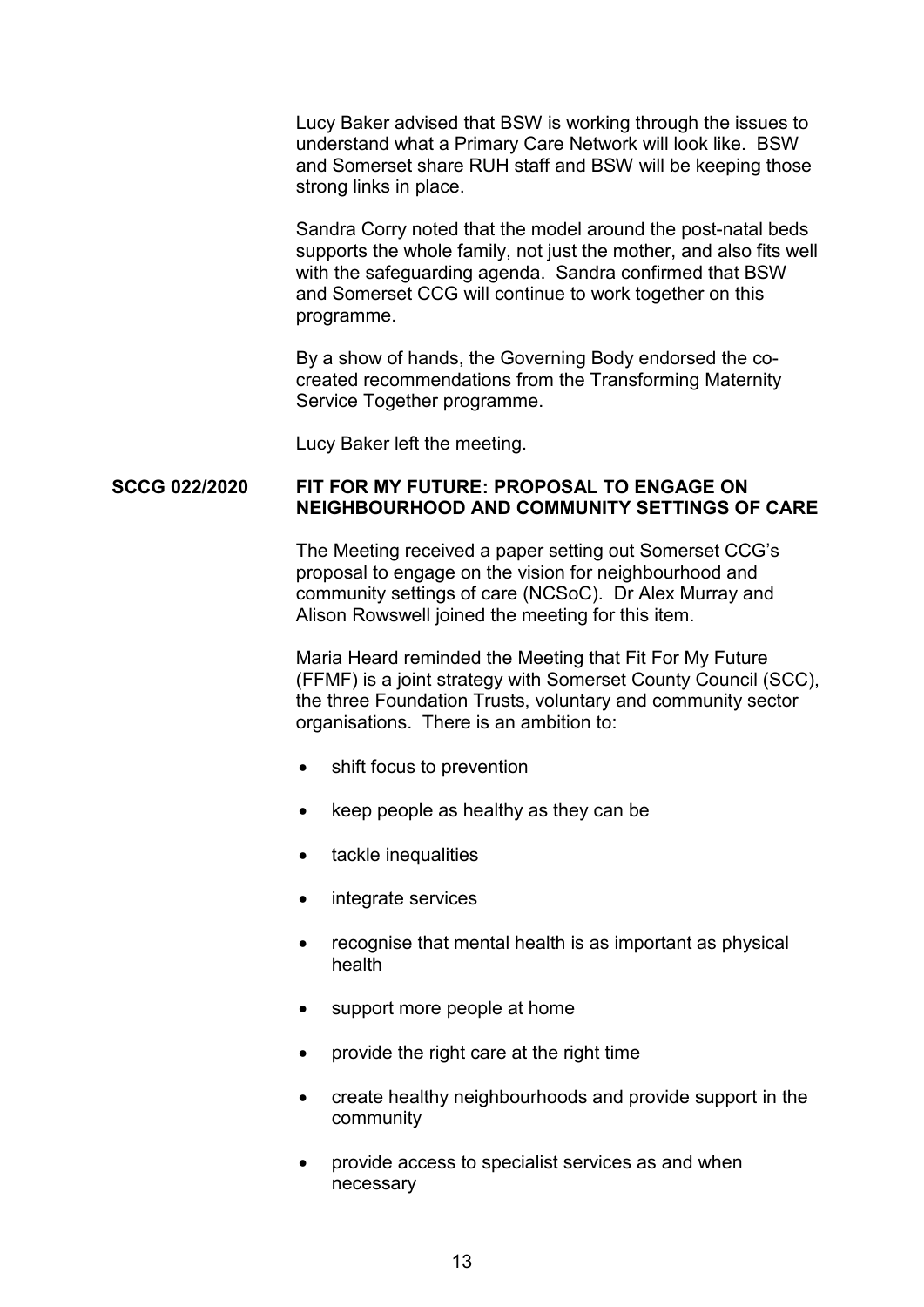Maria Heard also reminded the Meeting that health and care services are being reviewed for the entire population of Somerset (approximately 580,000) and the intention is to bring care as close to home as is practical. This is in line with the long term plan and there is also an ambition to consolidate the bed base. The proposal to engage on Mental Health services was approved by the Governing Body on 16 January 2020 and the purpose of today's presentation was to discuss the joint vision for NCSoC.

 Dr Alex Murray and Alison Rowswell provided a verbal report and presentation and it was noted that:

- our population, and the support they need, is changing people are living for longer and with long term conditions
- we want greater focus on prevention and recovery in community services and to ensure that health and care services in Somerset are the right ones for the future
- we need to address recruitment and retention: there is a significant challenge in primary care, and in maintaining safer staffing in hospitals. We have a high level of agency staff
- 66% of people could be cared for in an alternative environment to hospital: we have a rapid response and home first service which are very effective
- much of the community hospital estate requires improvement and significant investment will be needed to make them fit for purpose
- early engagement in autumn 2018 indicated that people want more health and care services locally and more care at home. People felt that services are disjointed and need improvement
- when people need care, we want to provide this in the most appropriate place to meet their needs, to help them regain independence or provide additional support, eg. in their own home, a short-term stay in a residential or nursing home, or in a community hospital
- there is an emerging vision to move to prevention and early intervention, and also to improve same day urgent care
- early thinking on same day urgent care: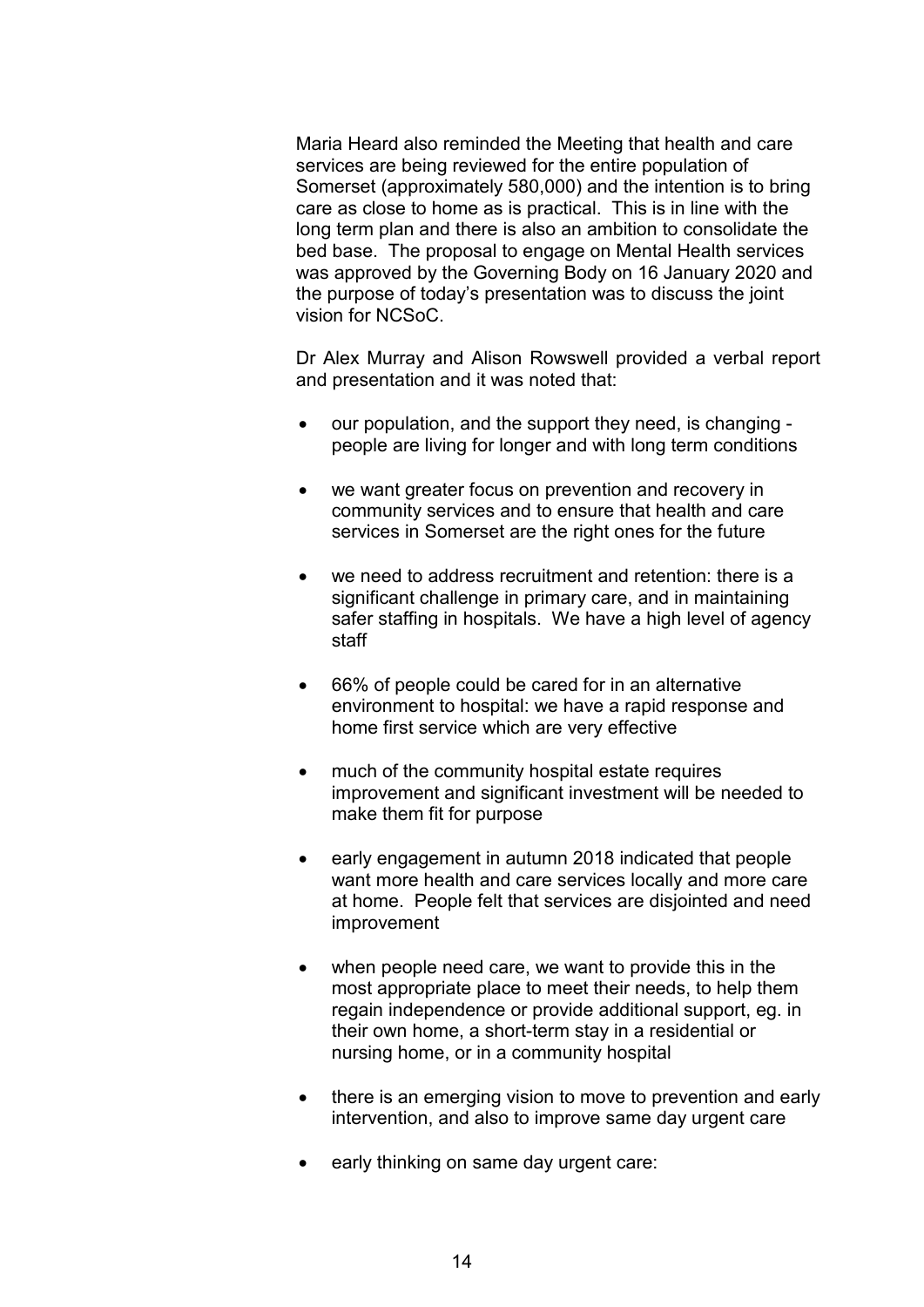- people will be able to contact a range of services, eg. NHS 111 and social care, supported by a clinical assessment service, which will in turn pass the patient to a professional for support eg. to direct patients to the correct information, book an appointment or call an ambulance. Emergency calls (999) will also be used in the triage service, and, if a primary care professional believes a 999 call is required, they will organise it
- GP-led Urgent Treatment Centres (UTC) will provide additional services compared to existing Minor Injuries Units (MIU), eg. walk-in and bookable appointments 12 hours per day, seven days per week, diagnostic tests such as X-ray and blood tests
- \* to locate UTCs in community hubs, bringing together a range of outpatient, diagnostic and other services, or within existing emergency departments, reducing travel times
- UTCs will cost more to run than MIUs and will need a larger workforce. We will be unable to afford or staff as many UTCs as the current number of MIUs
- if UTCs are introduced, we will need to reduce the number of hospital beds. There would be fewer UTCs than MIUs. The aim would be to use the money released by these measures to provide wrap-around services
- We want to hear from the public: what do they understand? What do they think of the vision? What changes would they like to see?

 Wendy Grey asked if there were any plans to develop UTCs around Taunton and Yeovil, as well as in community hubs. Wendy Grey also asked about complex care and how this fits with the prevention agenda:

 Dr Alex Murray responded that no decisions have been made to-date. There is an option to have a co-located UTC with A&E departments, but we must ensure that the service is available and accessible to the whole population. Complex care includes the integrated health and care team, and social care will be embedded.

 David Heath expressed concern that we are engaging with the public – which we have to do – but that we are only talking in conceptual terms. People will want to know, "What does this mean for me?" but we have neither answers nor options from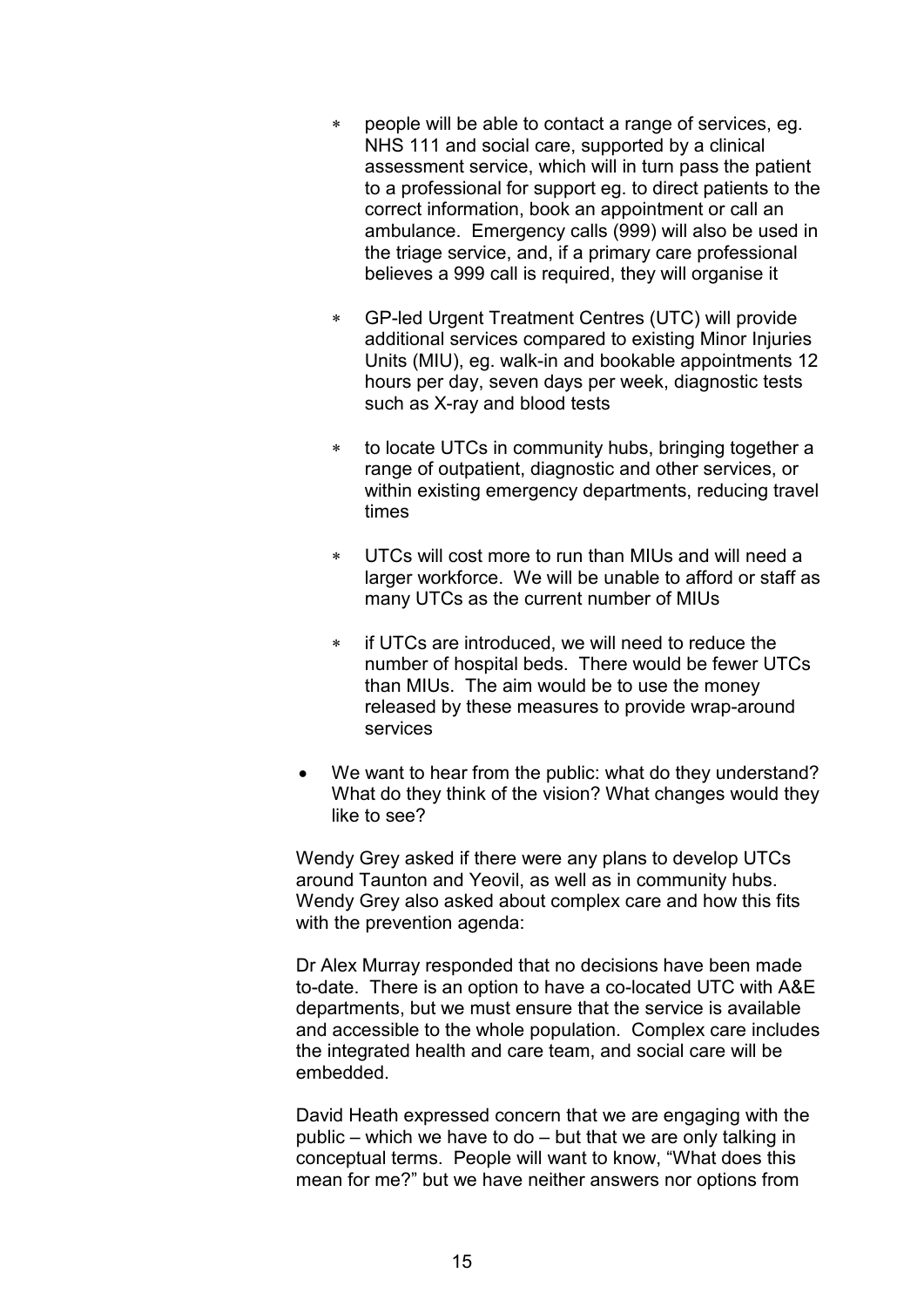which they might draw a conclusion. There is therefore a risk that people will interpret the discussion in the worst possible, rather than the best possible, way. David Heath expressed a preference to delay the consultation until the various options are clear, so that people could relate to something real.

 Responding, Maria Heard stated that, following discussion with other areas, the key message is that the public must be taken on board at an early stage – hence, our reasons for engaging between now and Easter. The feedback from those discussions will be taken into the options' development stage.

 Maria Heard advised that, in terms of next steps, we will undertake the initial engagement period (until Easter) and we will be independently analysed by Participate. The preconsultation business case will be presented to the Governing Body in September, at which point the options for formal consultation will be available. The formal consultation will take place over a 12-week period and the finalised business case will be brought to the Governing Body in April 2021.

 David Heath agreed that the process was not an issue; however, the exercise raises questions without any answer about "What does it mean for me?"

 Dr Alex Murray agreed with David Heath and stated that we are very aware of the challenge being faced in local areas. We must be very clear about the current service configuration, where – aside from acute hospital admission - the only option is for patients to be accommodated in a community hospital inpatient bed. Although community hospital bed numbers may be reduced, the intention is that  $-$  despite this reduction  $-$  (and everyone is attached to a 'bricks and mortar' type facility) - we will need to change the location of health and care services.

 Dr Jayne Chidgey-Clark asked if there would be an easy-read version of the engagement documents, and noted that they do not mention the younger population or hard-to-reach groups. Dr Chidgey-Clark felt that real focus should be upon these cohorts as they will be the older generation in the future:

 It was confirmed that an easy-read engagement document is being prepared. Sandra Corry confirmed that the CCG has been working closely with the [formerly] Children's Trust to ensure they are an active part of the engagement process, and agreed that the child's voice must be heard.

 Dr Jo Nicholl suggested that it would be helpful to include digital ways of contacting primary care, in particular, so that patients don't have to repeat their stories: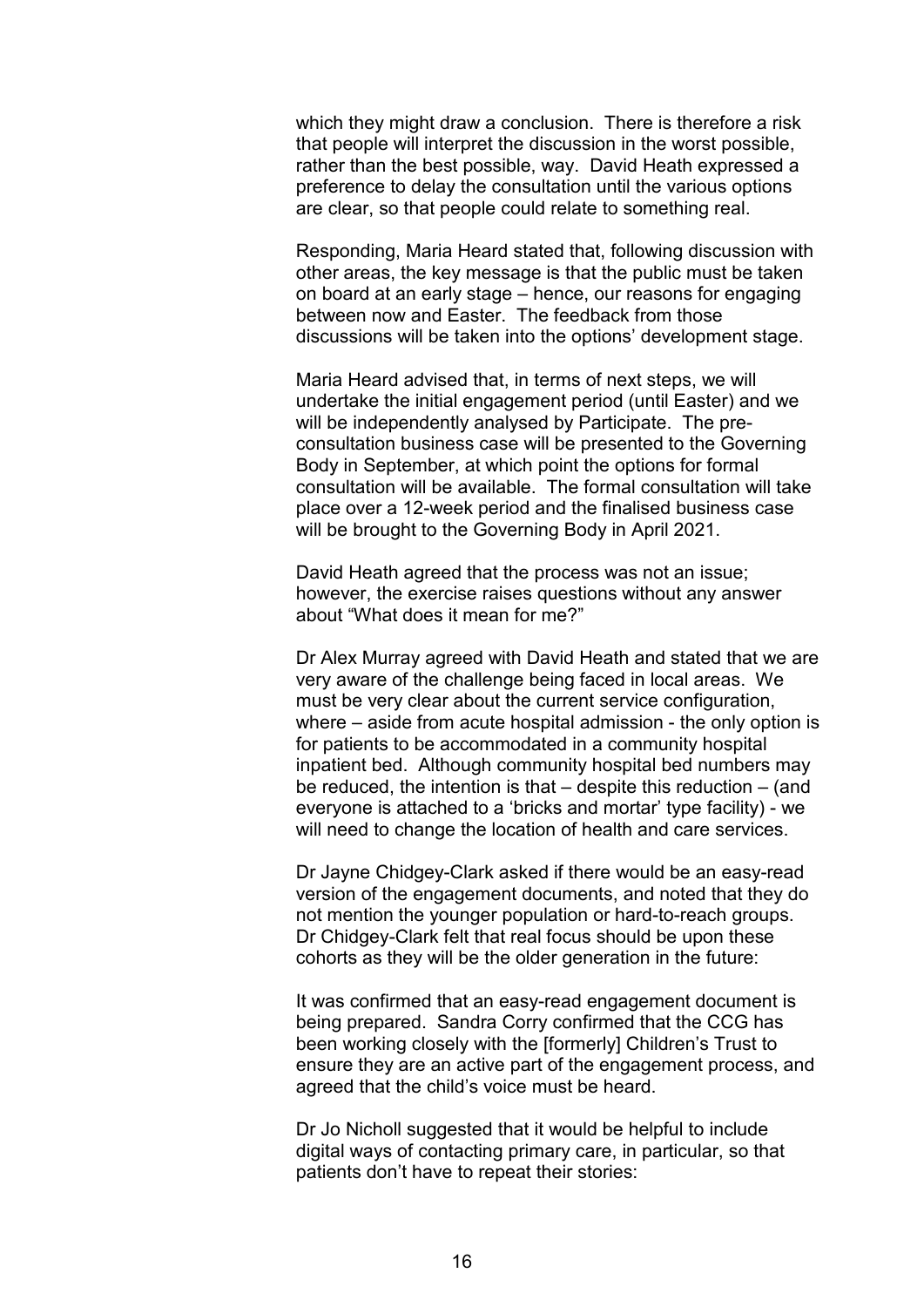Alison Rowsell agreed and stated that reference is made to this in the document. We are looking at digital horizon-scanning to ensure that this is embedded in the future model.

 Lou Evans asked if the data analysis undertaken in 2016 by Optum was being used to extrapolate the future requirement for services, and about the social care/services funding:

 Dr Alex Muray confirmed that the CCG has been working with the information provided by Public Health. In terms of funding, this will come either from social or health funds.

 Trudi Grant agreed that people will want to know what is happening with their health and care services. The public must understand that they need to start taking responsibility for their own health. There will need to be a shift of resources away from Level 4 'Inpatient or Emergency Care that requires on site specialist services', and towards the Level 0 'Living Well' element. Trudi Grant suggested that Somerset CCG look at the offer from NHS Wigan and Borough CCG.

 Trudi Mann noted that Level 0 – although feeling like a 'lesser' level – is actually the most important. Trudi Mann also queried why neither prevention nor social prescribing were included in the paper:

 Dr Alex Murray suggested that 'prevention' can be interpreted as either Level 0 or Level 1 ('I think I need some help and information') – but in either case, the term is not favoured: similarly social prescribing, village agents, health coaches – there is geographical variation across the county.

 Action 762: Review the offer by NHS Wigan and Borough CCG and consider any learning (Dr Alex Murray/Maria Heard/Alison Rowswell)

 By a show of hands, the Governing Body approved the content of the report. There were no dissentions or abstentions.

 By a show of hands, the Governing Body approved the commencement of public engagement. There were no dissentions or abstentions.

# **SCCG 023/2020 AMBULANCE JOINT COMMISSIONING COMMITTEE**

 The Meeting received a paper setting out the proposed formation of the new collaborative commissioning arrangements for ambulance services. Alison Henly provided a verbal report and it was noted that: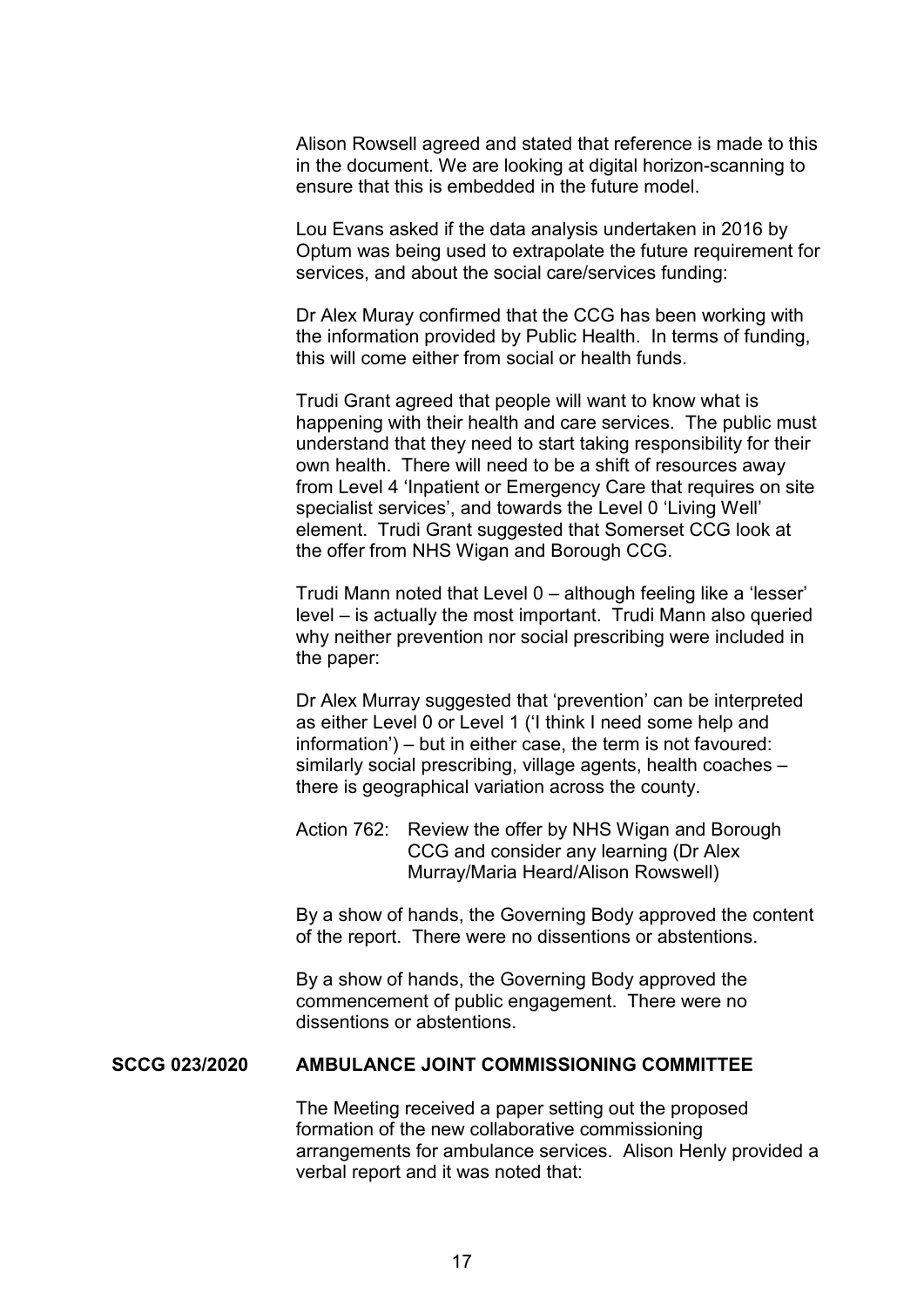- the Governing Body had previously discussed the matter, and at that point, supported the proposal from Dorset CCG, that they be delegated to act on behalf of the CCGs across the south west
- not all CCGs supported this way forward and further discussions have followed still using the key principle to ensure we are all aligned and integrated to focus on improving the quality and cost effectiveness of ambulance services to patients and their families across the region
- the proposal presented to the Governing Body today was developed in collaboration across the seven CCGs affected and was being presented to each CCG Governing Body for approval
- the recommendation is to delegate the CCG's ambulance service commissioning functions to the Ambulance Joint Commissioning Committee (AJCC)
- the Somerset CCG Chief Executive or nominated deputy will be an equal voting member on the AJCC
- the Standing Financial Instructions would be amended accordingly, to recognise the committee
- the paper included the proposed Terms of Reference for the committee, with the aspiration that the committee be established with effect from 1 February 2020, following agreement by the seven CCG Governing Bodies

 Referring to Appendix 1, Delegation of Commissioning Functions to the AJCC [for signature by the Chair if approved], Dr Jayne Chidgey-Clark noted that paragraph 3 is a clear statement - "Even though the exercise of the functions passes to the AJCC, the liability for the exercise of any of its functions remains with the CCG" . Alison Henly confirmed that Somerset CCG would continue to carry out its quality and financial assessments etc and would bring anything of significance to the Governing Body. The delegation of authority to the AJCC would still be included on the risk register. There may still be a financial gap, but the CCGs are looking for uniformity and working together as commissioners will provide greater structure.

 Referring to Appendix 1, paragraph 3 – "The CCG may, at its discretion, waive non-compliance with the terms of the Delegation" – Dr Jayne Chidgey-Clarke asked for clarification: Alison Henly believed that in the event of the CCG wishing to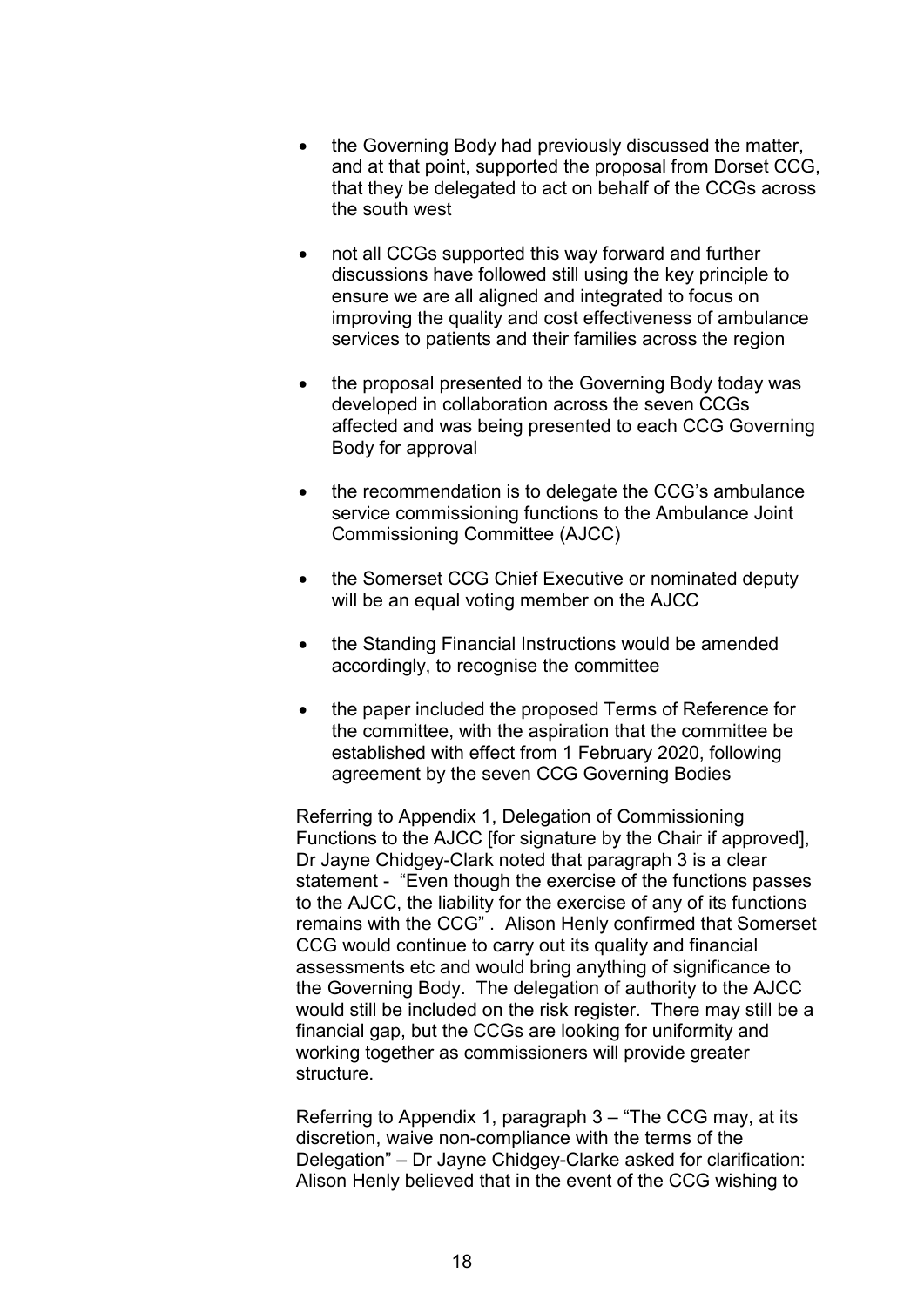remove itself from the arrangement, six months' would be required. However, this point would be checked and brought back.

 Referring to Appendix 1, paragraphs 2.8 and 2.9, relating to financial and operational performance, Lou Evans asked if this would be undertaken by the AJCC or individual CCG: Alison Henly felt that it should be undertaken by individual CCG, as the CCGs maintain responsibility. James Rimmer thought it might be undertaken by both the AJCC and individual CCG. It was agreed that legal advice would be sought on this and also to check that we will not be bound into a contract that we are obliged to accept and from which we cannot be extricated for six months, as this may be against our interest and against our statutory obligations.

 Action 763: Seek legal advice on Appendix 1, paragraphs 2.8, 2.9, 3 and 10 (Alison Henly)

 Dr Jayne Chidgey-Clark queried Appendix 2, Draft Terms of Reference, paragraph 24.6, which states that "The aim will be for decisions of the AJCC to be achieved by consensus decision-making … Where consensus cannot be reached, a decision shall be reached by 5 of the 7 members agreeing to approve the decision in question. Where agreement cannot be reached in this way, the dispute resolution provisions … will be followed". Dr Chidgey-Clark expressed concern that, without right of veto, Somerset CCG could be committed to something it did not agree with.

 Referring to Appendix 2, Terms of Reference, paragraph 14, Basil Fozard requested clarification about Somerset CCG's representative on the AJCC: James Rimmer responded that this would likely be the Chief Operating Officer once that role is appointed to. In the meantime, it would be the Chief Executive (James Rimmer) or a nominated senior officer.

 Trudi Mann queried the number of CCG's involved in the proposal as the document was unclear if there were nine or seven CCGs: James Rimmer clarified that three CCGs – BANES, Swindon, and Wiltshire – would be merging. They are currently in shadow form and would be represented by one with effect from 1 April 2020.

 Sandra Wilson asked if the AJCC would include patient representation: James Rimmer agreed to come back on this point.

 Action 764: Will the AJCC include patient representation? (James Rimmer/Alison Henly)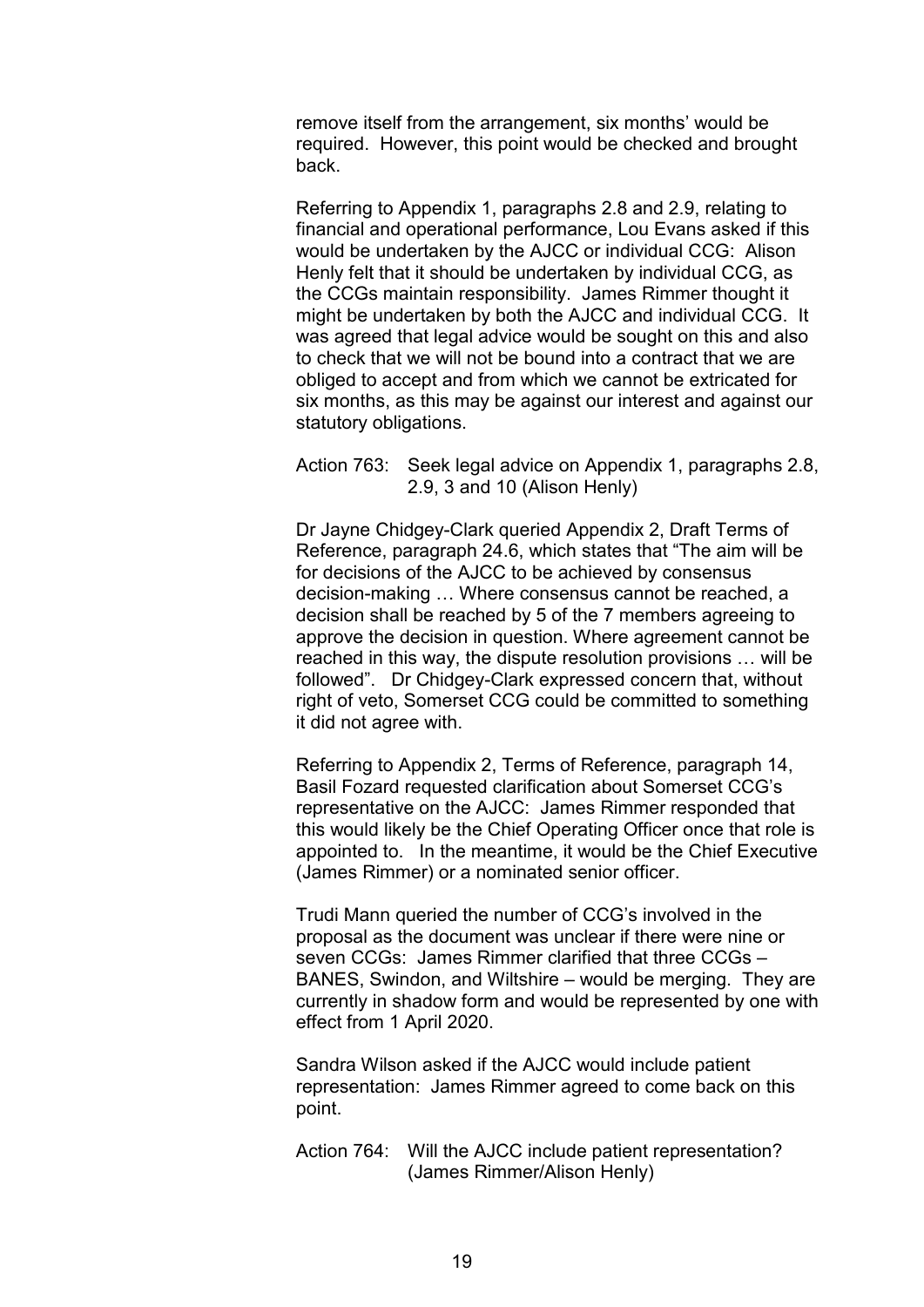By a show of hands, the Governing Body approved the proposal to exercise jointly the CCG's commissioning functions in relation to emergency ambulance services and to establish the AJCC for this purpose.

 By a show of hands, the Governing Body approved the proposal that legal advice should be sought relating to Appendix 1 (delegation of functions) and Appendix 2 (Terms of Reference).

 By a show of hands, and in the interests of expediency, the Governing Body further approved that Chair's special action could be taken regarding the proposal overall, with a report being brought to the next meeting.

 Action 765: AJCC update to be included on the forward agenda for March 2020 (Kathy Palfrey)

# **SCCG 024/2020 ASSURANCE FRAMEWORK AND CORPORATE RISK REGISTER QUARTER 3, 2019/20:**

 James Rimer apologised that the paper for this agenda item had been withdrawn, and explained the reasons. James Rimmer confirmed that the Risk Register for Quarter 3 would be brought to the Governing Body in March and for Quarter 4 in May.

### **SCCG 025/2020 DIRECTOR OF PUBLIC HEALTH ANNUAL REPORT 2019**

 The Meeting received the Annual Report of the Director of Public Health 2019 – Prevention: Getting on the front foot. Trudi Grant provided a verbal report and presentation and it was noted that:

- the focus of the report is prevention and is relevant to all parts of the Somerset system, ie. it is not specific to health, education etc.
- $\bullet$  there are three things that we must do:
	- meet the current and ever-increasing demand for services
	- make savings in the system
	- invest in prevention
- prevention is relevant in all parts of life it relates to both people and place-focused services and intends to improve the lives of people in Somerset: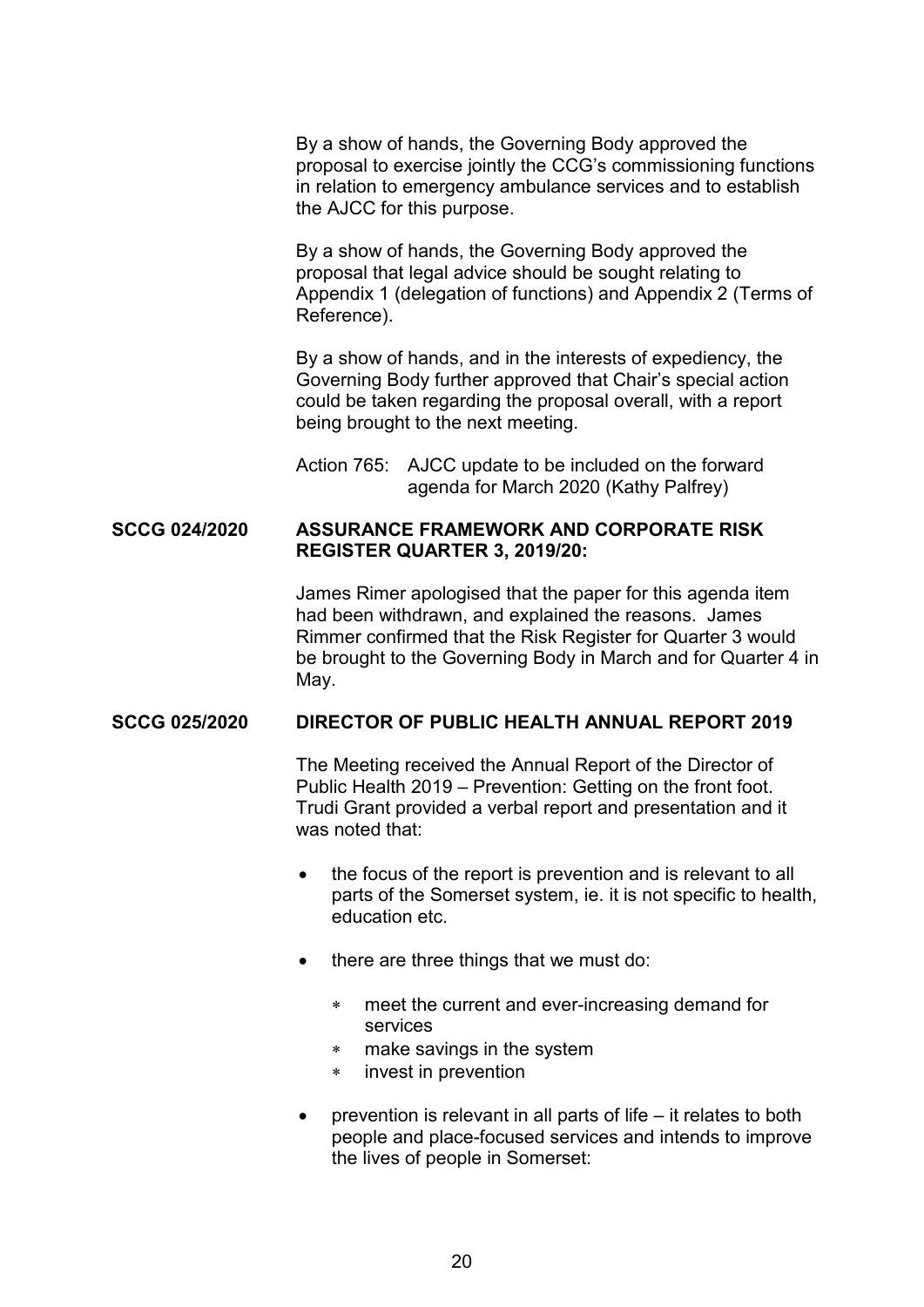- by developing the protective factors [Maslow's Hierarchy of Needs]:
	- physiological needs: air, water, food, shelter, sleep, clothing, reproduction
	- safety needs: personal security, employment, resources, health, property
	- love and belonging: friendship, intimacy, family, sense of connection
	- esteem: respect, self-esteem, status, recognition, strength, freedom
- by encouraging people to thrive through:
	- self-actualisation: the desire to become the most that one can be
- focusing on prevention will enable people to lead longer, healthier lives:
	- about 50% of the resource is spent on about 4% of the population
	- we need to move some of the resource away from the higher levels of need (eg. acute and complex services) and reinvest it in prevention across the lower levels of need, so that people are kept physically and emotionally healthy for longer
- the report describes three approaches to prevention:
	- cascade approach: focusing on prevention at the highest (and most expensive) level of need and downwards (next most expensive) through each level of need consecutively
	- squeeze approach: initially focusing on prevention at the highest level of need and any savings made to be invested in prevention across the whole population, particularly on developing the protective factors
	- mixed approach: a combination of the above
- the report has been considered by the Somerset County Council Cabinet and Health and Wellbeing Board, who felt that the mixed approach should be adopted
- following the agreement of all system partners towards a mixed approach, a Somerset Prevention Strategy would be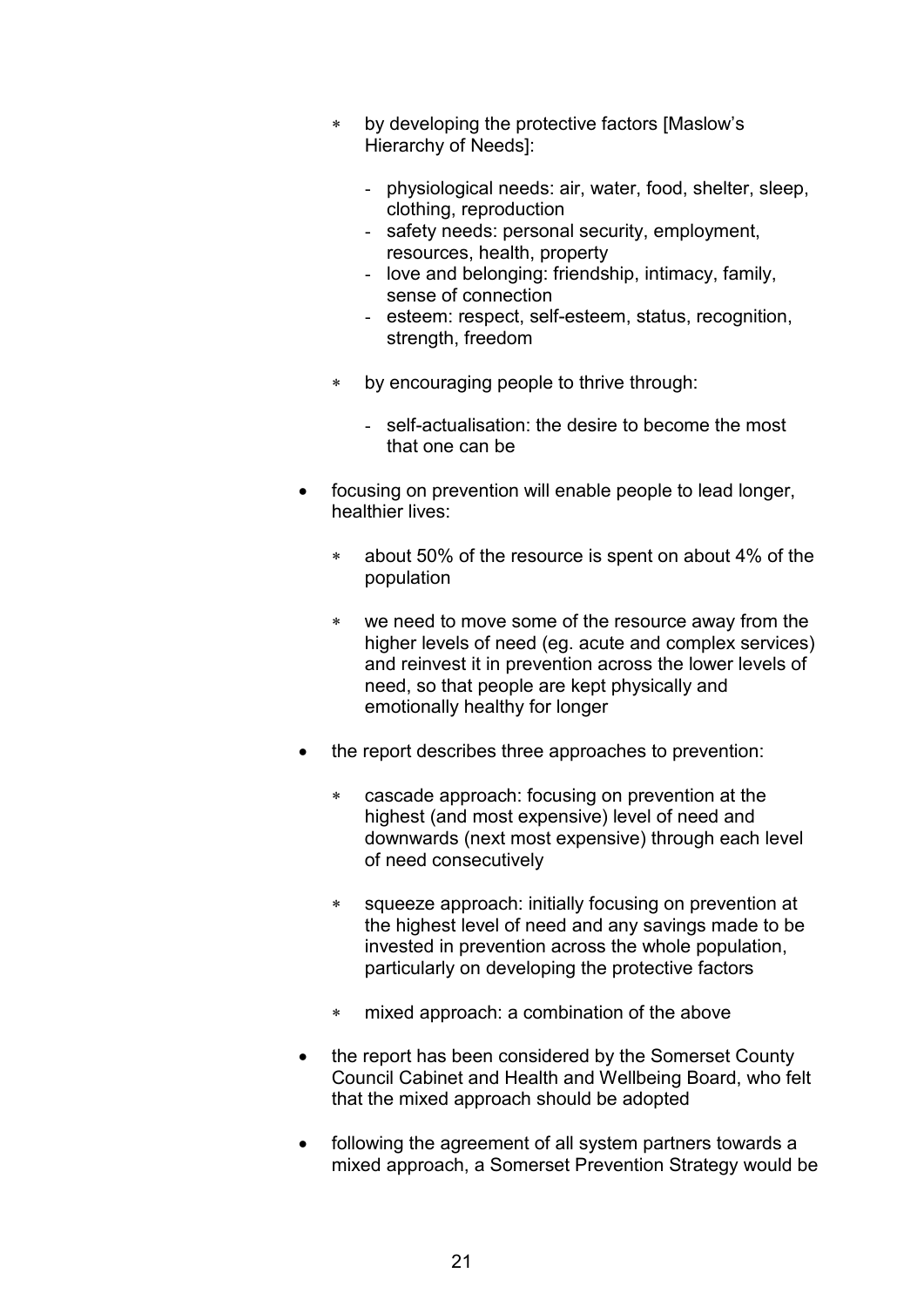written for approval

The Governing Body discussed the report, including:

- the difficulty of achieving the necessary level of cooperation across the system in the absence of a shared financial pot
- the need to include the judiciary as a system partner for prevention
- the potential to develop a dashboard for prevention activity eg. screening uptake, effective blood pressure and anticoagulent management: the dashboard would be a starting point to clarify where the opportunities lie and what our practical priorities should be
- the importance of Recommendation 5: "no care pathway starts with diagnosis"

 On behalf of Healthwatch, Judith Goodchild agreed about the importance of prevention and offered to meet with Trudi Grant to see how prevention could be incorporated into the Healthwatch work programme.

 James Rimmer commented that the Fit For My Future Programme is taking a different approach towards prevention initially, and a prevention workstream has been proposed. In terms of joint strategic commissioning with Somerset County Council, there are opportunities to bring health, social care and wider services together. Investment in prevention will be required up-front and there will need to be a business case to demonstrate the long-term returns. A timetable for the prevention workstream would be brought to the Governing Body in due course with regular reports being made as part of the strategic way forward.

 By a show of hands, the Governing Body endorsed the Annual Report of the Director of Public Health 2019 – Prevention: Getting on the front foot.

## **SCCG 026/2020 COMBINED QUALITY, SAFETY AND PERFORMANCE EXCEPTIONS REPORT**

 The Meeting received the combined Quality, Safety and Performance Exceptions Report for the period 30 April to 30 November 2019. Alison Henly and Sandra Corry provided a verbal report and it was noted that: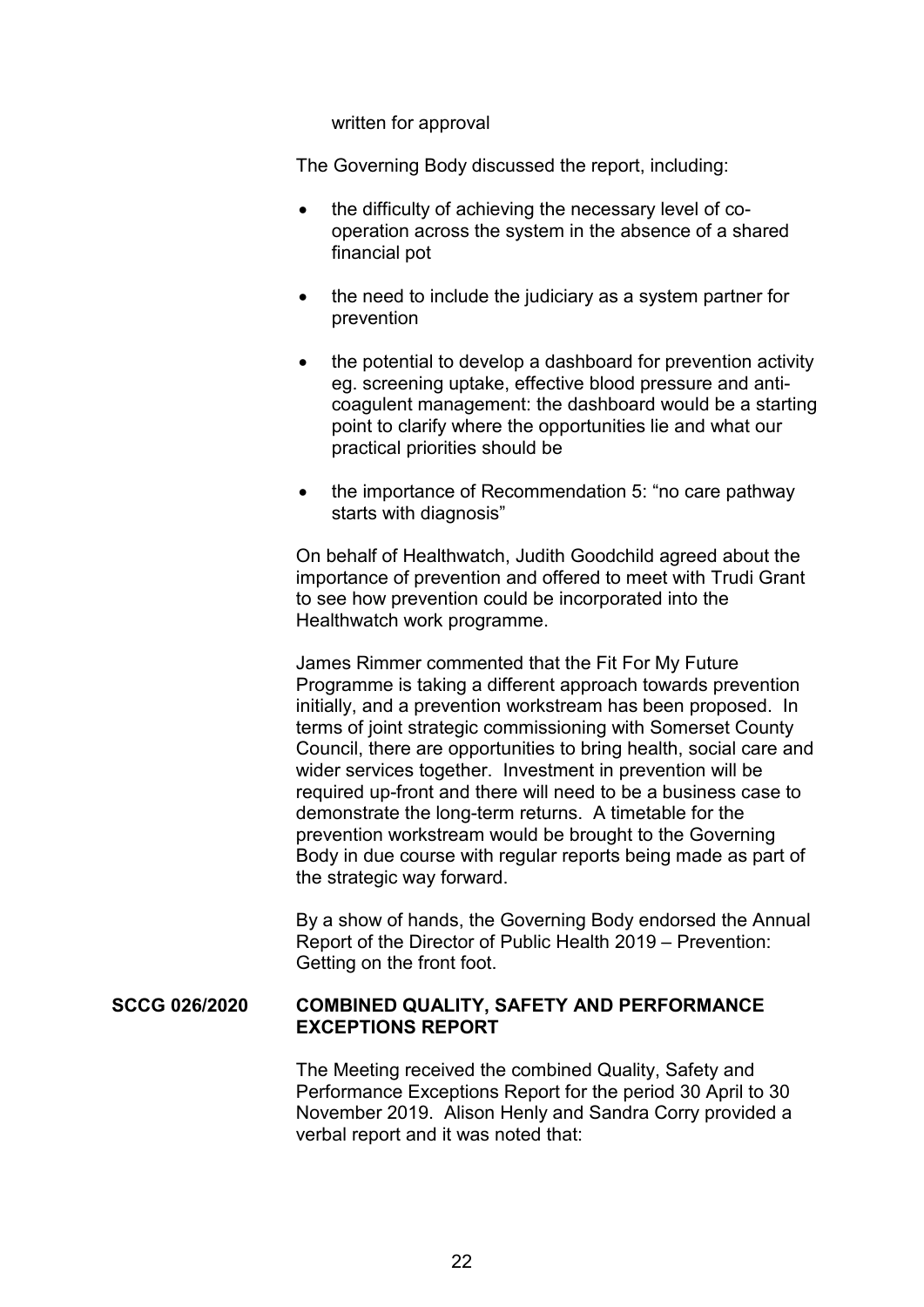- the report included a progress update on the actions being taken by the CCG in respect of special measures
- integrated urgent care services: there is increased risk against Meddcare (formerly Devon Doctors) relating to resource availability and delays in out-of-hours' calls and visits. This is being addressed through the commissioning groups
- ambulance service category 2 performance remains an area of challenge and there has been a gradual decline since May 2019. However, levels of harm have not increased significantly.
- A&E departments have been under particular pressure during the past two months. Patient safety is paramount and regular calls are held with the regional Director of Nursing and Quality
- Children Looked After (CLA): this is an area of concern and we continue to work closely with Somerset County Council (SCC) and the service provider to address the significant opportunities for improvement. The Somerset Safeguarding Children Partnership (SSCP) is working well
- Safeguarding Adults: commissioners are now required to undertake eight-weekly face-to-face checks for adults placed out of area (six-weekly for children). Discussions are taking place with NHS England about possible additional funding
- Learning Disabilities Mortality Review (LeDeR) Programme: \£61,000 funding has been secured to progress this work
- safer staffing: work continues to recruit overseas nurses but the issue of long-term retention continues. There is a particular challenge for mental health teams. We are using alternative resources where necessary, with a slightly lower level of qualification, although this does bring some risk
- the CQC has flagged issues around four Somerset GP Practices: the CCG is providing support
- there has been a focus on performance improvement over recent months. The Operating Plan was approved by NHS England in mid 2019 and has allowed us to invest growth, effort and energy on recovery actions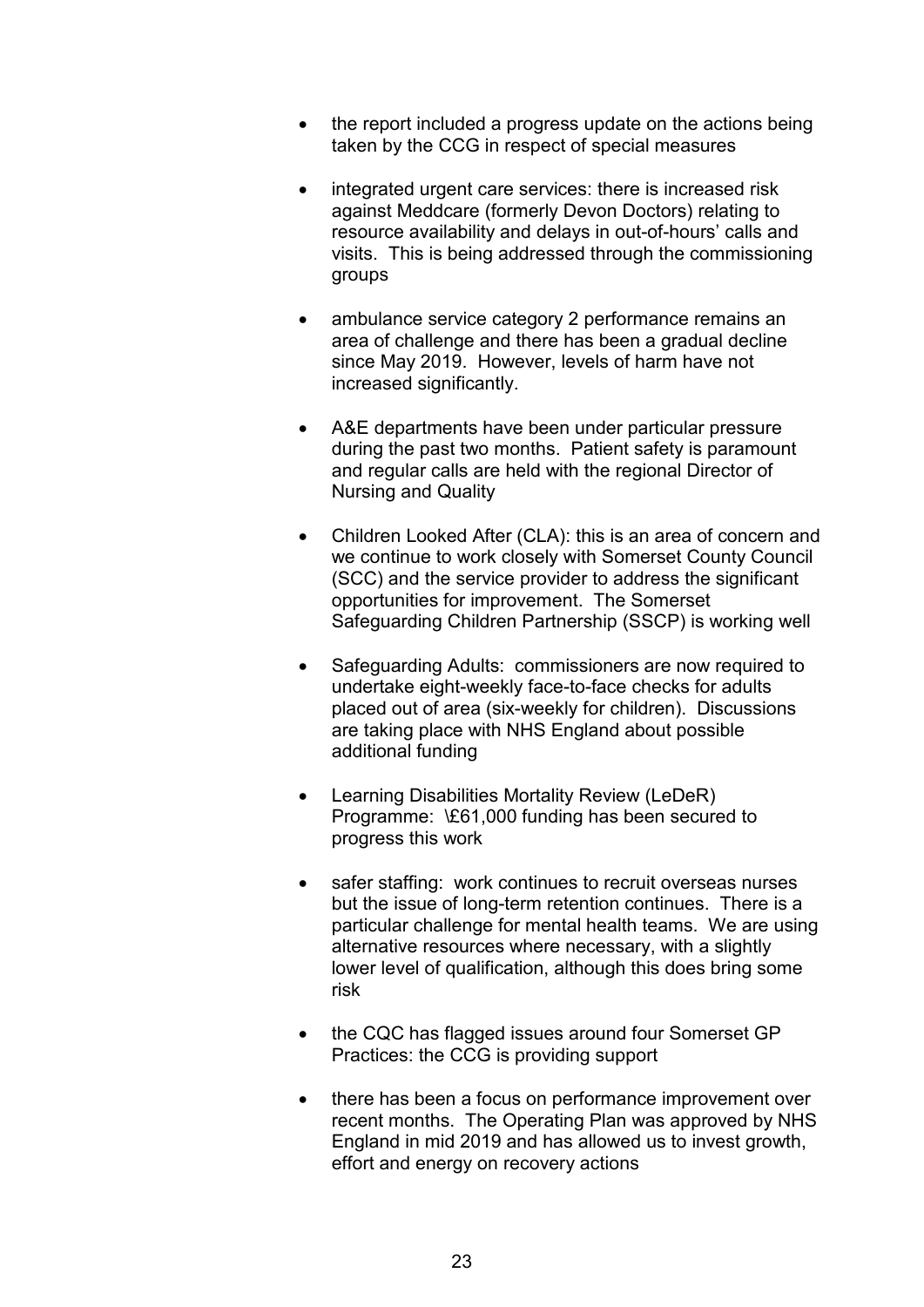- a new System Performance Group has been launched with all partners to give the highest priority to joint efforts towards performance improvement
- NHS England and Improvement have set out that Somerset CCG's top priorities are:
	- to achieve and maintain delivery of the improvement trajectories in 2019/20, including A&E, Referral to Treatment (RTT) 52-week waits, diagnostic six-week waits and cancer (two weeks and 62 day)
	- T&S has been awarded £645,500 to support the clearance of 52-week waits and improve diagnostic waiting times
- the RTT incomplete pathway target was missed in November, with performance at 81.9% compared to the planned level of 83.75%. Approximately 40,000 patients were on an incomplete pathway in November, a reduction of 705 on October. There was a 4% overall reduction in the number of new referrals but a 5.3% reduction in RTT activity. T&S has the most significant variance to plan and we are working with them to understand why activity is below the planned levels
- 12 patients were waiting in excess of 52 weeks in November compared to a plan of three. Three patients exceeded 52 week breaches at T&S although this was not always due to capacity constraints
- Weston is undertaking a large scale data validation exercise in preparation for their new IT system and has identified patients who are now being reported as a 52 week breach. There is a risk of further 52 week breaches as the validation process continues
- 335 patients at T&S have waited longer than 40 weeks. They have a recovery plan which has been agreed by NHS England
- T&S introduced a third MRI scanner in August 2019. The number of MRI breaches reduced to 30 from 370 in April 2019
- a new CT3 scanner will become operational at T&S from the end of January 2020. CT2 will remain online for one month, to reduce the backlog, and will then go offline prior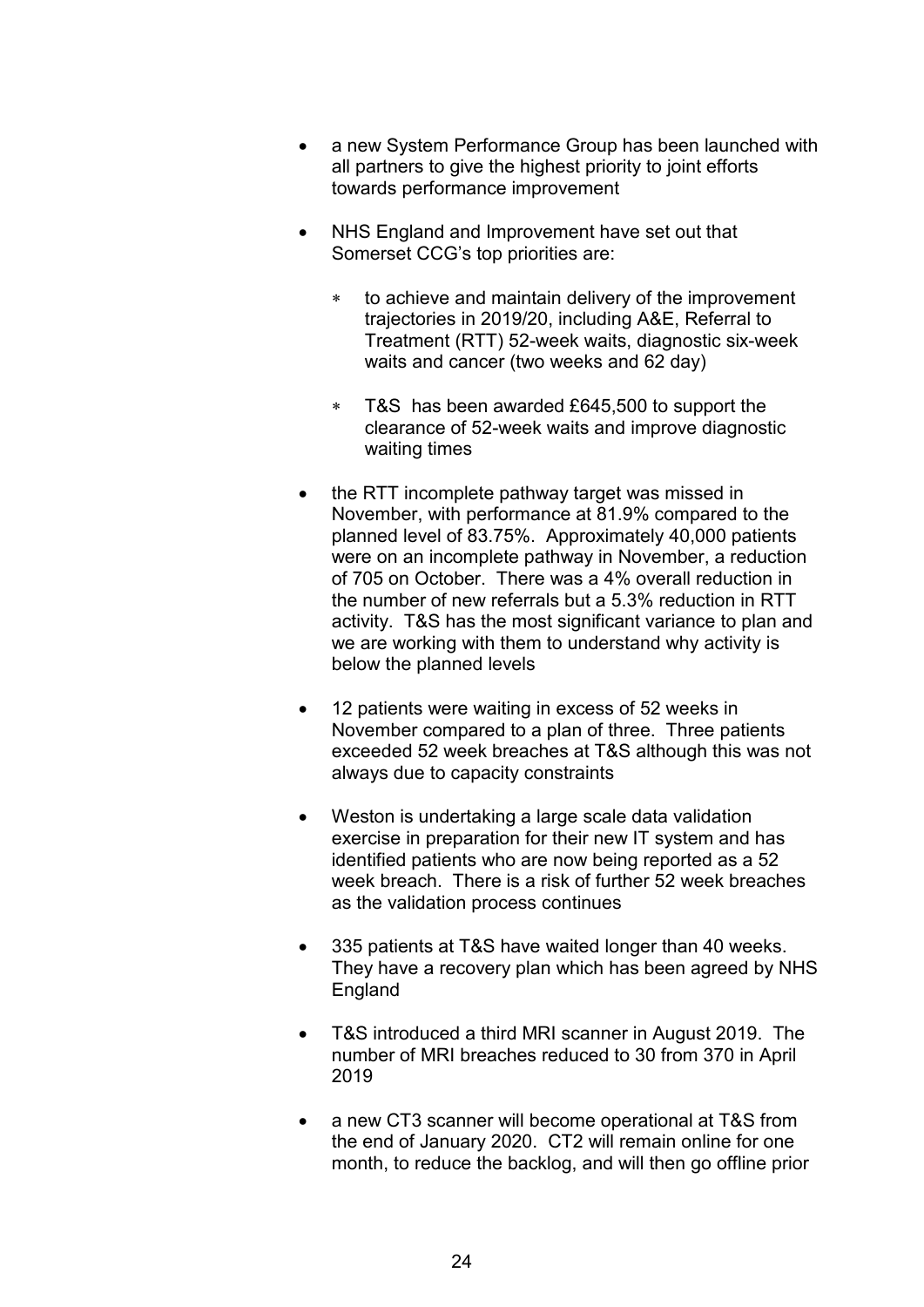to replacement. Mobile capacity will remain in place during that time to maintain capacity

- the six week backlog in endoscopy procedures reduced in November indicating that the waiting list is beginning to stabilize despite a significant increase in both routine and cancer demand. Increased capacity will be in place from January 2020
- $\bullet$  the two week suspected cancer standard (93%) was missed throughout 2019/2, with performance in November at 91%
- there has been an overall increase of 6% in cancer demand, although some cancer demands are exceeding this: head and neck; lower gastroenterology; skin
- there have been delays with blood test results for gastrointenstinal pathways. Supported by Cancer Research UK, staff are working with Practices that have experienced delays in receiving results
- 62 day performance: T&S achieved a performance level of 76% compared to the planned level of 82.7%. YDH, RUH and Other providers all met the standard in November 2019.

 Dr Jayne Chidgey-Clark sought assurance that the recovery plan to reduce costs in Continuing Healthcare (CHC) would not be at the expense of patient safety:

 Sandra Corry responded that the CCG is meeting the national standards. However, we continue to work with partners to understand if the right pathways are in place for people at end of life.

 Basil Fozard expressed concern that YDH and T&S are noncompliant with World Health Organisation checklists around antibiotic prophylaxis in surgery, specifically co-rectal. Sandra Corry agreed to look into this.

 Action 766: Review non-compliance of antibiotic prophylaxis in surgery at YDH and T&S (Sandra Corry)

 Governing Body members felt that the report was difficult to navigate. Alison Henly advised that a new report format will be considered by the Finance and Performance Committee in mid February, with the intention to use the new format for Governing Body meetings from May 2020. Page numbers would also be added.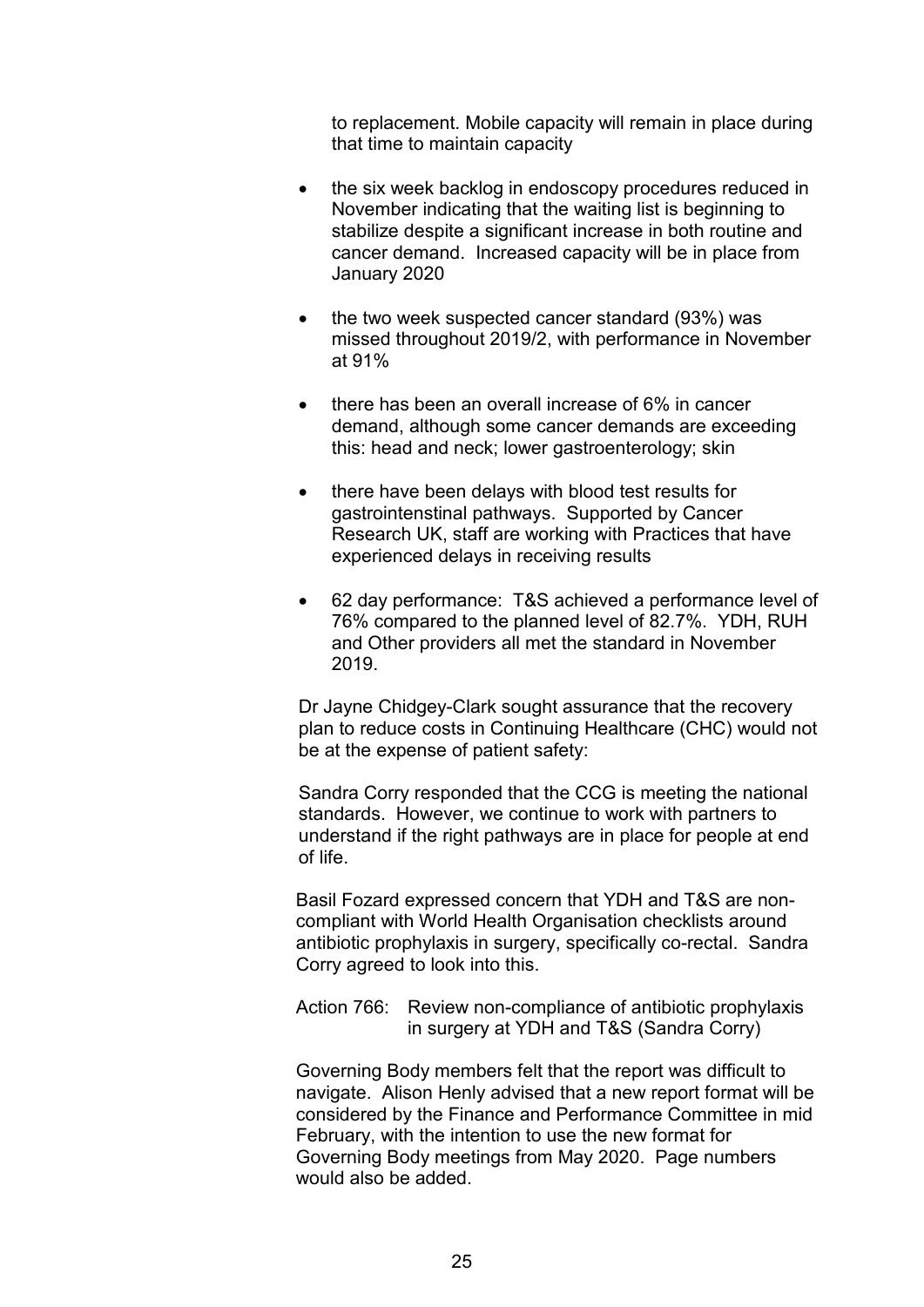The Governing Body approved the report of the current performance position.

## **SCCG 027/2020 FINANCE REPORT**

 The Governing Body received the Finance report for the period 1 April to 30 November 2019. Alison Henly provided a verbal report and it was noted that:

- the report assumes that the CCG is on track to deliver the planned £5.5 million deficit. This will ensure eligibility to receive £4.5 million Commissioner Sustainability Funding, results in an overall breakeven position
- variances to the plan for the CCG position arise from risks that have materialised in the first eight months of the financial year, including:
	- \* the cost of over-performance at Out of County providers relating to non-elective activity and higher than planned route procedures
	- a backdated recharge relating to Continuing Healthcare (CHC) spanning several financial years, which was not planned for when setting the budgets
		- the CHC team recently presented to the Finance and Performance Committee the actions that are being taken to address the financial deficit
- mitigation of the risks to delivery of the end-of-year financial position has reduced this to £6.5 million. The position is under constant review to ensure that further mitigating action is taken. The risks include £1.2 million in respect of the national in-year prescribing settlement, for which there is currently no national solution
- the CCG holds the system stretch target of £8.5 million. Plans have been developed to address this although it is now not expected to be fully delivered in the current financial year. The financial gap is expected to be in the region of £6 million
- T&S and YDH have signaled that the cost of providing the current level of non-elective capacity and other cost pressures will total £5.9 million. This will be factored into the CCG's position to consolidate the system financial position. The CCG's likely overspend is therefore £11.9 million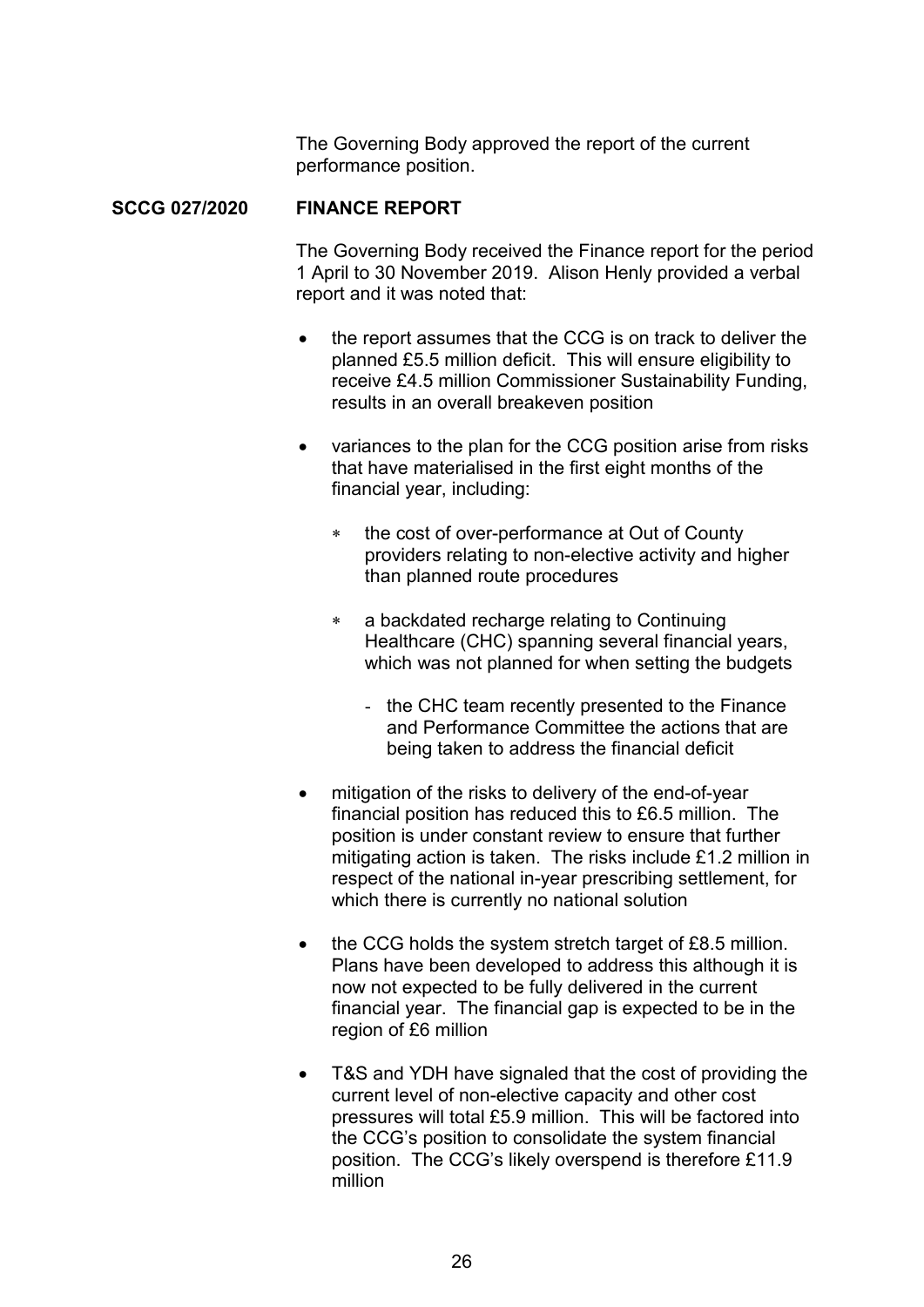• in summary, the CCG has delivered an overall balanced financial plan but there is a pressure of £11.9 million. This is due to pressures at T&S and YDH and non-delivery of the system stretch saving target

 The Governing Body noted the report about the forecast endof-year financial position.

# **SCCG 028/2020 STAFF SURVEY ACTION PLAN**

 The Meeting Received the Staff Survey Action Plan for 2020. Marianne King and Tanya Whittle provided a verbal report and it was noted that:

- the HPO (High Performing Organisation) organisational development programme was launched in 2019
- Marianne King is leading the programme, supported by Tracey Tilsley and Tanya Whittle
- the HPO has a number of workstreams, including the staff survey
- the Somerset CCG staff survey was developed by the workforce and CCG leaders to ensure that the questions asked were appropriate and relevant: Provider organisations are required to complete the national staff survey
- the CCG staff survey response rate was 51%. Although he national response rate was 46%, the CCG was disappointed that the response rate was not higher. There was a 71% response rate from staff at YDH and we are in discussion with them to take forward any learning points. The T&S response rate was 45% and Somerset Partnership NHS Foundation Trust (SomPar) 46%
- staff surveys are an important measure of how staff are feeling. The NHS is in a period of immense change and the only way we can achieve sustainable services is to ensure that our staff are engaged and 'have a voice'
- the CCG results were shared with the Directors and the workforce . There is an active staff forum and they assisted in developing the action plan. The actions already in place in the HPO programme, eg. communications, office environment and governance systems, were also reviewed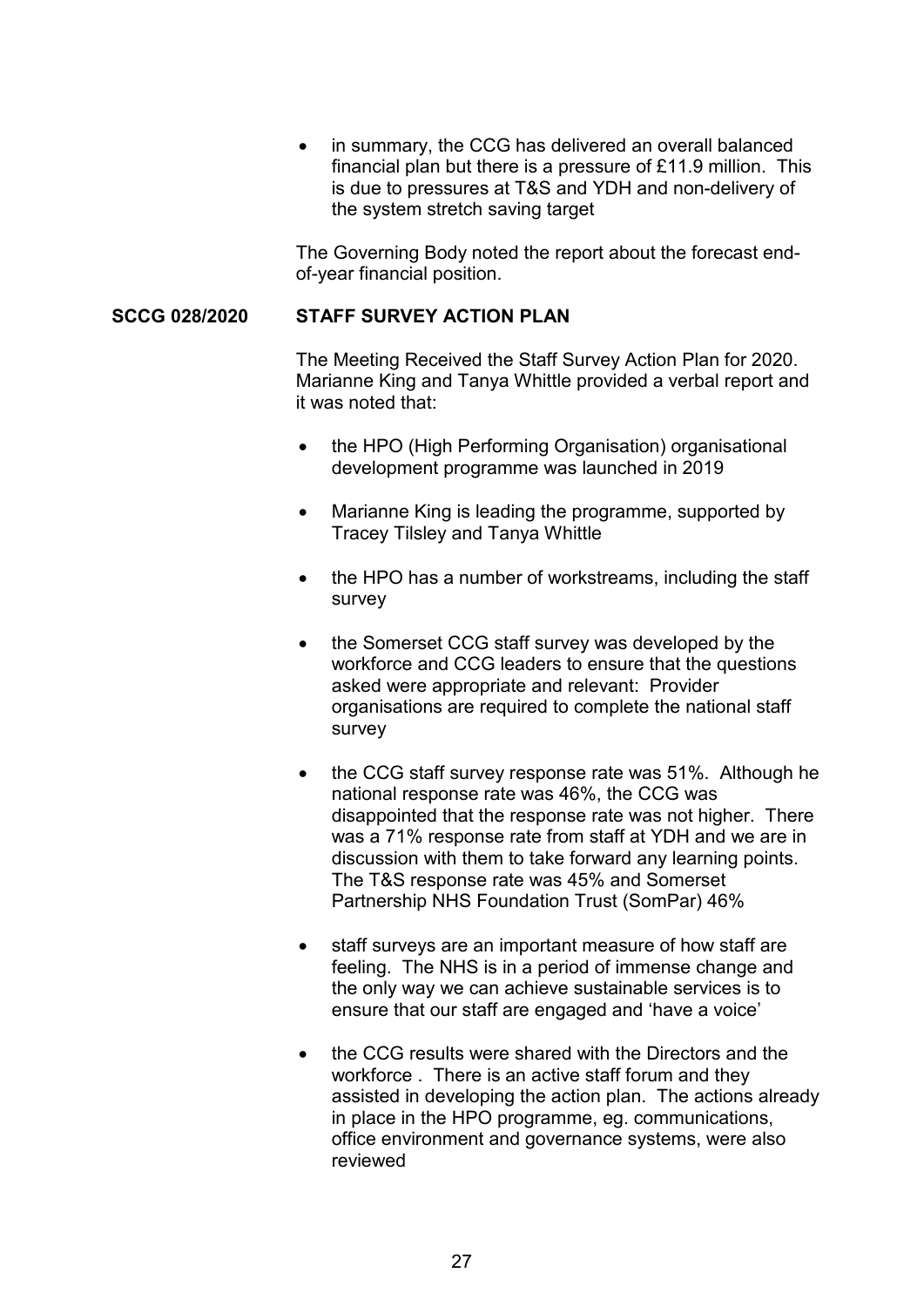- staff felt particularly positive about their line managers, whom they generally felt were supportive and valued the support of their team
- the 'Values and Behaviours' were introduced in 2019 and these are now becoming embedded throughout the organisation
- the lowest scoring areas were:
	- office accommodation: this was not unexpected given the changes that have been made and that a number of staff were displaced at the time of the staff survey
	- staff are feeling overwhelmed by their work: we recognise this is a common issue and positive actions are being taken to address. Stress is a high cause of sickness absence in the NHS The emotional health and wellbeing of staff is extremely important and again, the CCG is addressing this
- the lower-scoring areas were used as the basis for the action plan. We are working alongside T&S, YDH and SomPar to share learning and training as much as possible
- there was some confusion around STP partners and in the understanding of the roles. Colleagues are being supported during the development of the ICS to ensure that the journey is communicated and understood appropriately
- NHSEI appointed a new Chief People Officer last year, and she is sponsoring the People Plan which sets a vision for how people working in the NHS will be supported to deliver high quality care. It has been evidenced that creating a culture of compassion creates an engaged workforce which results in improved care for patients
- we want to embed the ethos of continuing improvement in quality and processes. We are looking at processes that cause frustration and how we can ensure they are as efficient and cost effective as possible
- many new staff have joined the CCG over the past 12 months and we need to facilitate people to get to know each other
- staff members want Directors and Governing Body members to be more visible: they need to 'walk the floor',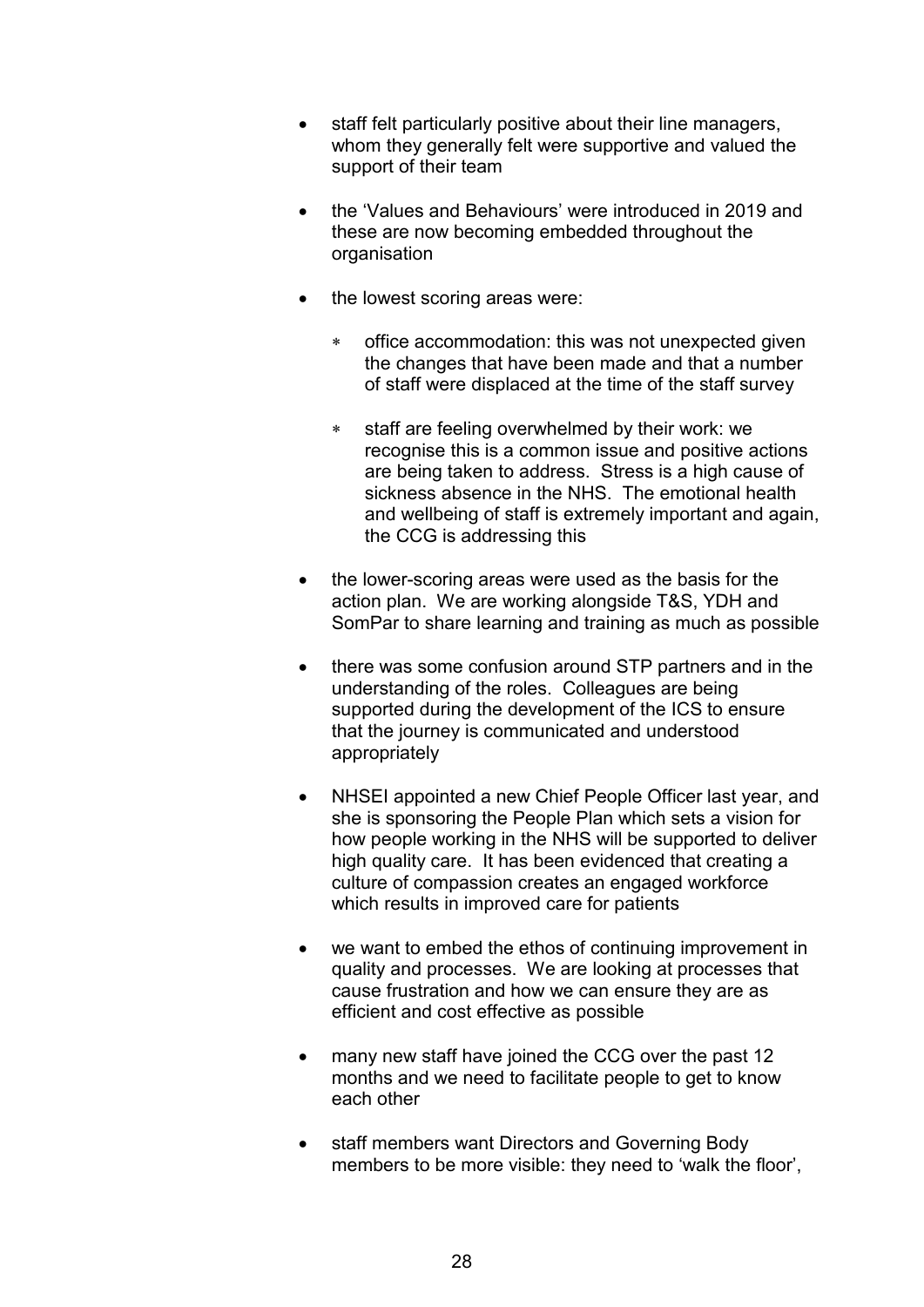and get to know their staff better

 Dr Ed Ford stated that it was important for the Governing Body to embrace the HPO work and action plan: we need to look after our staff, break down barriers and begin to support each other across the system.

 David Heath welcomed the report and suggested that a "You Said, We Did" briefing paper be prepared for staff, which will create good participation in the survey in future years. David Heath thought it a good idea that Executives and the Governing Body make themselves known to staff, but that introductions should be made by the Executives/Deputy Directors.

### Action 767: In advance of the next staff survey, prepare a "You Said, We Did" briefing paper (Marianne King)

 Dr Jayne Chidgey-Clark thanked the HPO team for their report and in particular, for the good work taking place with the staff forum. Dr Chidgey-Clark asked that regular updates be brought to the Governing Body about the HPO outcomes.

 Tanya Whittle advised that the HPO Phase 2 would be discussed at the afternoon's development session, and would also be brought to the next Audit Committee meeting.

 Dr Chidgey-Clark asked if, in the light of recent press and media reports relating to whistle-blowing, the Governing Body should seek assurance from providers around their whistleblowing approach:

 Marianne King responded that this would sit with HR and the HPO team. The matter would be discussed with the HPO team to see how it can be addressed in a system-wide approach.

 Action 768: Discuss the whistle-blowing approach with the HPO team (Marianne King)

 By a show of hands, the Governing Body approved the Staff Survey Action Plan for implementation in the CCG.

#### **SCCG 029/2020 COMMITTEE SUMMARY REPORTS**

 The Meeting received and noted the Committee Summary Reports for the Clinical Executive Committee, Finance and Performance Committee, Primary Care Commissioning Committee and the Audit Committee.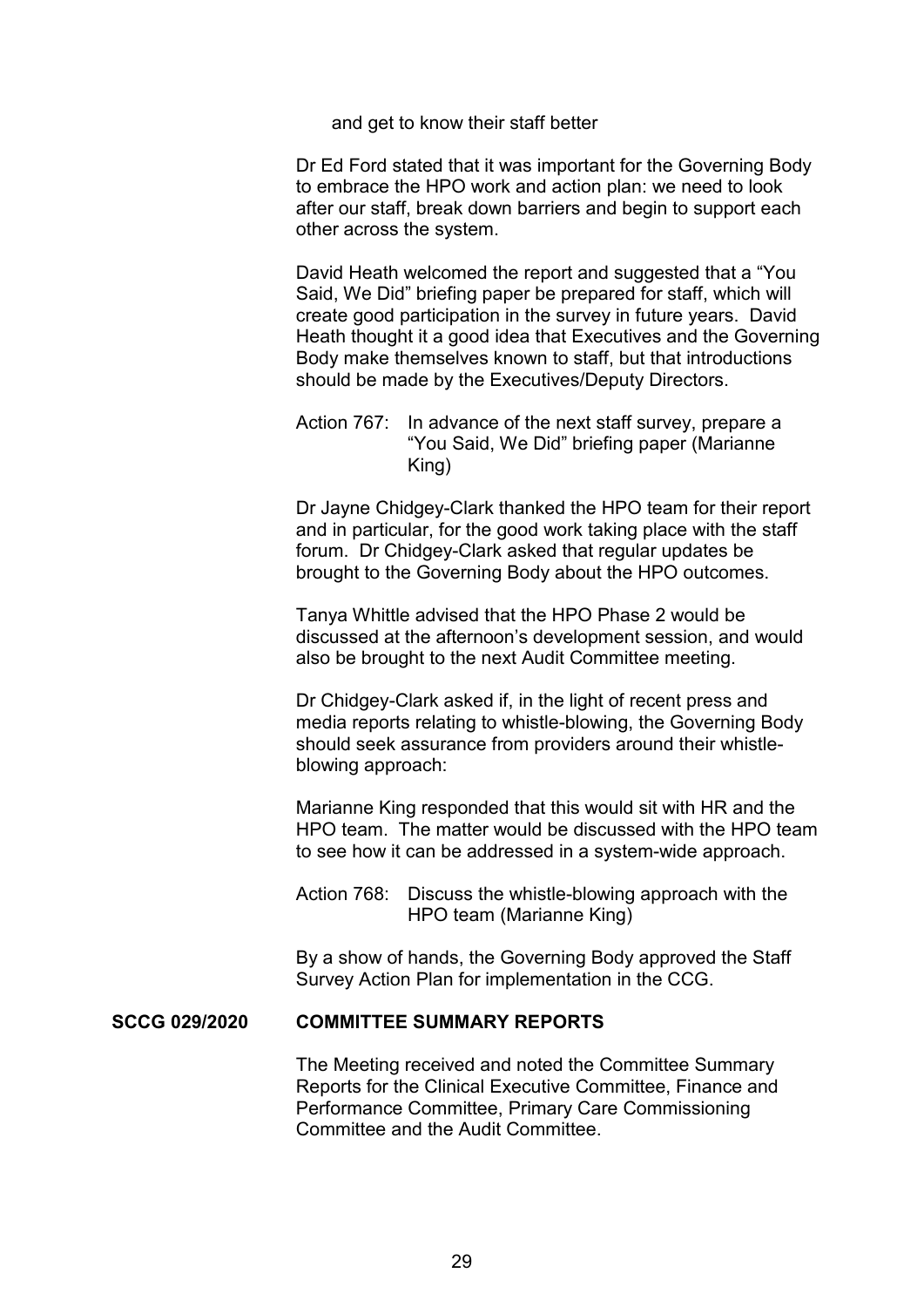It was further noted that the Audit Committee summary report included a briefing about Somerset CCG expenditure above £25,000.

# **SCCG 030/2020 ANY OTHER BUSINESS**

There was no further business.

# **SCCG 031/2020 DATE OF NEXT MEETING**

 The next Governing Body meeting will be held on Thursday, 26 March 2020 at 9.30 am at Taunton Vale Sports Club, Gipsy Lane, Taunton. Members of the public are welcome to attend.

*Post Meeting Note: The meeting scheduled on 26 March 2020 was cancelled due to the situation around Covid19.* 

 The Chairman closed the Part A section of the Meeting. The remainder of the Meeting would be held in closed session, having regard to the confidential nature of the business to be transacted, publicity on which would be prejudicial to the public interest.

CHAIRMAN ……………………. DATE ………………………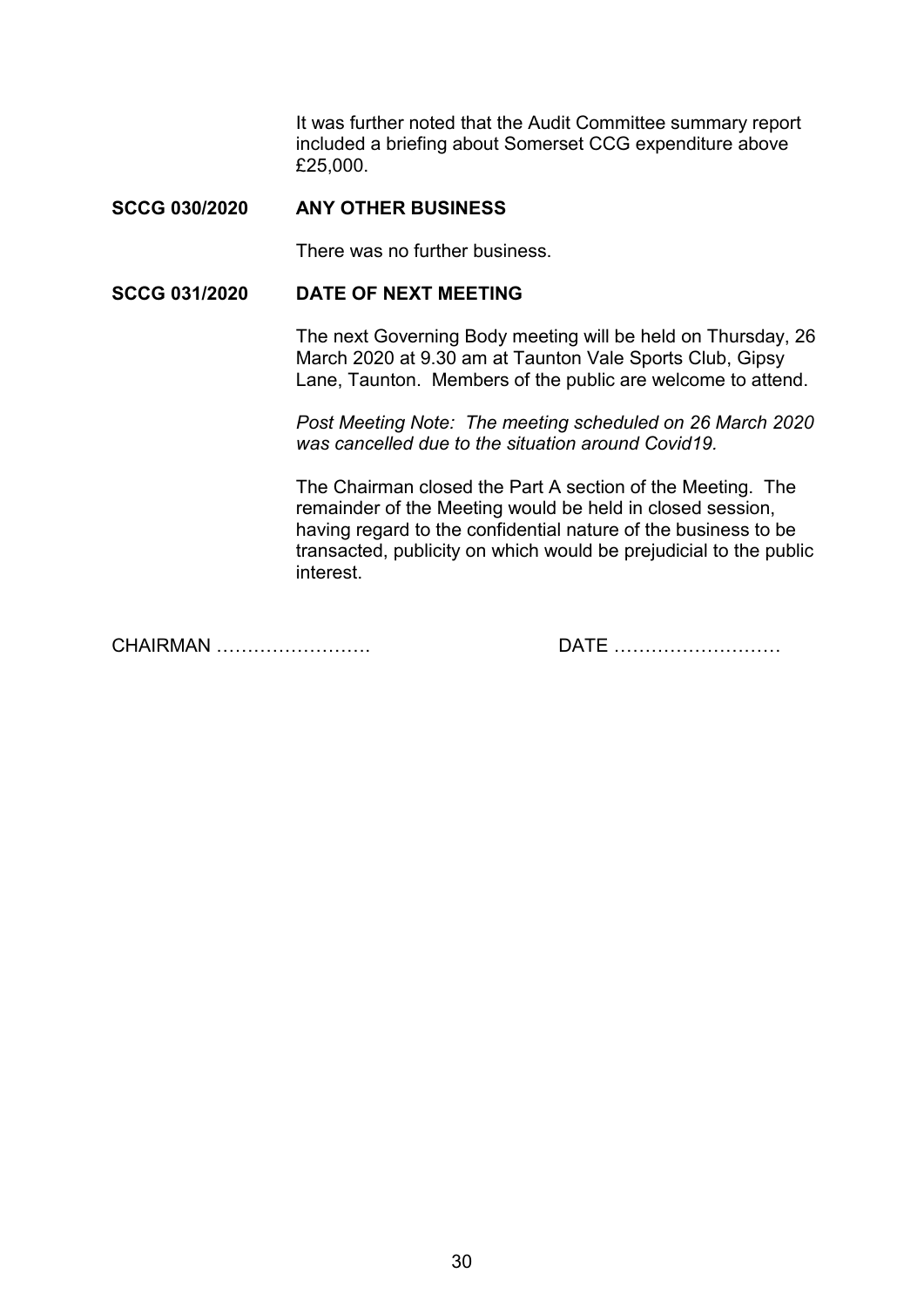

#### **ACTIONS ARISING FROM THE PART A SCCG GOVERNING BODY MEETING HELD ON 30 JANUARY 2020**

*Text in green was added arising from discussion at the meeting of the Governing Body on 30*  January 2020 and through subsequent updates from Directors. Items marked Complete, *Closed or subsumed into Business as Usual will be deleted from future schedules* 

| <b>Action</b><br>No. | <b>Action</b>                                                                                    | Lead                                         | <b>Updates/Action Date</b> |  |  |
|----------------------|--------------------------------------------------------------------------------------------------|----------------------------------------------|----------------------------|--|--|
|                      | <b>Actions Arising from Meeting held on 30 January 2020</b>                                      |                                              |                            |  |  |
| 768                  | <b>Discuss the Somerset</b><br>whistle-blowing approach<br>with the HPO team                     | <b>Marianne King</b>                         |                            |  |  |
| 767                  | <b>Staff Survey Action Plan:</b>                                                                 |                                              |                            |  |  |
|                      | In advance of the next staff<br>survey, prepare a "You<br>Said, We Did" briefing<br>paper        | <b>Marianne King</b>                         |                            |  |  |
| 766                  | Quality, Safety and<br><b>Performance Report:</b>                                                |                                              |                            |  |  |
|                      | Review non-compliance of<br>antibiotic prophylaxis in<br>surgery at YDH                          | <b>Sandra Corry</b>                          |                            |  |  |
| 765                  | <b>Ambulance Joint</b><br><b>Commissioning Committee:</b>                                        |                                              |                            |  |  |
|                      | Add update on AJCC to the<br>forward agenda for March<br>2020                                    | <b>Alison Henly</b>                          | <b>Complete</b>            |  |  |
| 764                  | <b>Ambulance Joint</b><br><b>Commissioning Committee:</b>                                        |                                              |                            |  |  |
|                      | Will the AJCC include<br>patient representation?                                                 | <b>Alison Henly</b>                          | <b>Complete</b>            |  |  |
| 763                  | <b>Ambulance Joint</b><br><b>Commissioning Committee:</b>                                        |                                              |                            |  |  |
|                      | Seek legal advice on<br>Appendix 1, paragraphs<br>2.8, 2.9, 3 and 10                             | <b>Alison Henly</b>                          | <b>Complete</b>            |  |  |
| 762                  | <b>FFMF: Proposal to Engage</b><br>on Neighbourhood and<br><b>Community Settings of</b><br>Care: | Dr Alex Murray                               |                            |  |  |
|                      | Review the offer by NHS<br><b>Wigan and Borough CCG</b><br>and consider any learning             | <b>Maria Heard</b><br><b>Alison Rowswell</b> |                            |  |  |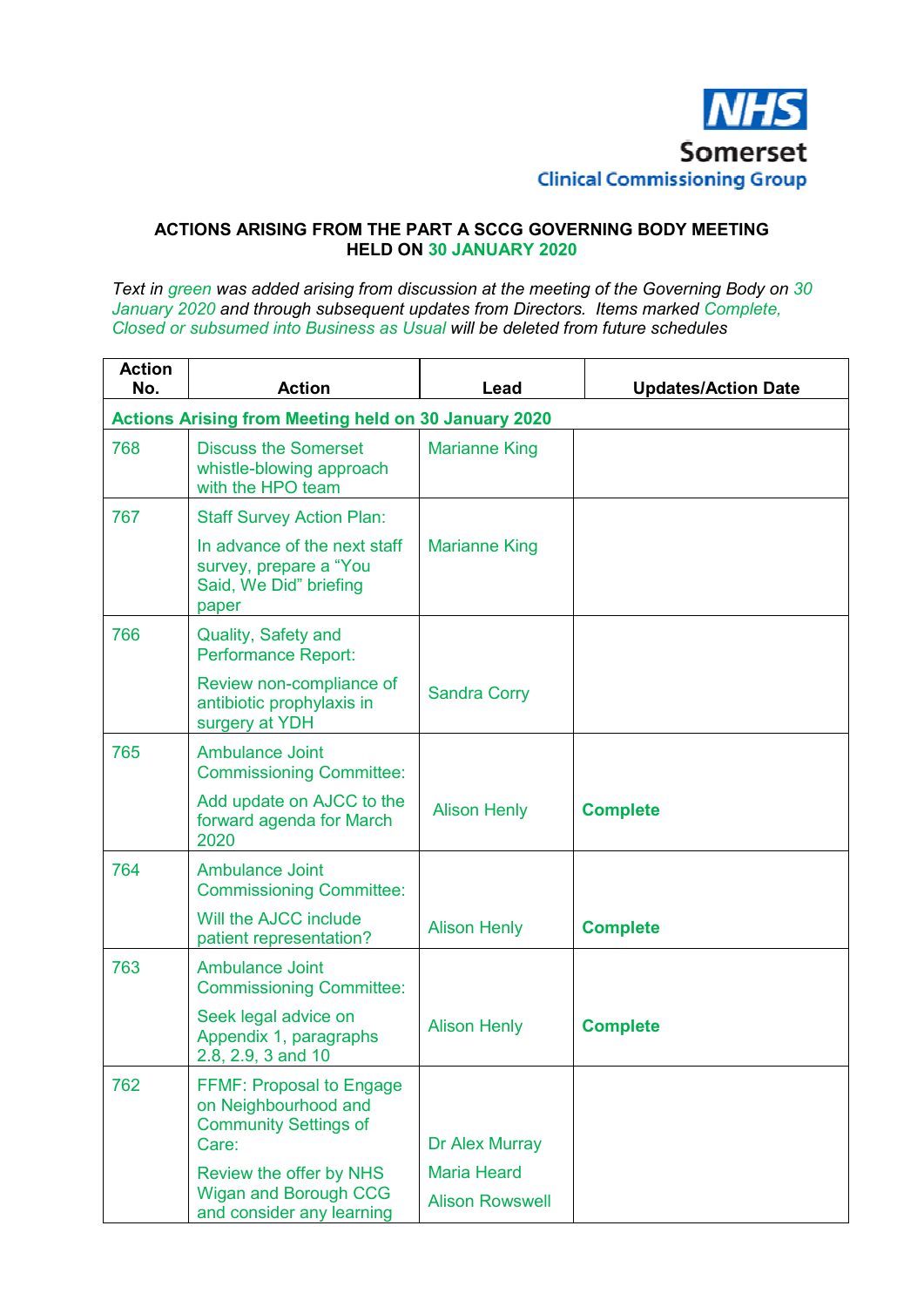| 761 | Review the reason for<br>bringing the AGM Minutes<br>to the Governing Body for<br>approval rather than to the<br>next AGM | <b>James Rimmer</b><br><b>Ed Ford</b><br><b>Kathy Palfrey</b> | It is proposed that the draft<br><b>AGM minutes are endorsed in a</b><br><b>Governing Body meeting by</b><br>members whilst the event is<br>still fairly recent so that they<br>can be published in good time.<br>The draft minutes will then be<br>available to the public and<br>formally signed off as approved<br>(or amended) at the following<br>year's AGM. This enables<br>timely review and publication<br>whilst ensuring the appropriate<br>meeting formally adopts and<br>approves the minutes. |
|-----|---------------------------------------------------------------------------------------------------------------------------|---------------------------------------------------------------|-------------------------------------------------------------------------------------------------------------------------------------------------------------------------------------------------------------------------------------------------------------------------------------------------------------------------------------------------------------------------------------------------------------------------------------------------------------------------------------------------------------|
| 760 | <b>Minutes and action</b><br>schedule for 28 November<br>2019 to be amended<br>accordingly                                | <b>Kathy Palfrey</b>                                          | <b>Complete</b>                                                                                                                                                                                                                                                                                                                                                                                                                                                                                             |
| 759 | <b>Minutes and action</b><br>schedule for 16 January<br>2020 to be amended /added<br>accordingly                          | <b>Kathy Palfrey</b>                                          | <b>Complete</b> – see below                                                                                                                                                                                                                                                                                                                                                                                                                                                                                 |
| 758 | Electronic database for<br>declarations of Interest to<br>be updated                                                      | <b>Governing Body</b><br><b>Members</b>                       | <b>Ongoing, as necessary</b>                                                                                                                                                                                                                                                                                                                                                                                                                                                                                |
|     | <b>Actions Arising from Extraordinary Meeting held on 16 January 2020</b>                                                 |                                                               |                                                                                                                                                                                                                                                                                                                                                                                                                                                                                                             |
| 757 | <b>Consultation Strategy:</b>                                                                                             |                                                               |                                                                                                                                                                                                                                                                                                                                                                                                                                                                                                             |
|     | Updated paper, in line with<br>actions 752 to 756, to be<br>produced for consideration<br>at SCC HOSC meeting             | <b>Jane Harris</b>                                            | <b>Complete</b>                                                                                                                                                                                                                                                                                                                                                                                                                                                                                             |
| 756 | <b>Consultation Strategy:</b>                                                                                             |                                                               |                                                                                                                                                                                                                                                                                                                                                                                                                                                                                                             |
|     | Check that LD groups are<br>included                                                                                      | <b>Jane Harris</b>                                            | Actioned. Specific reference<br>made to people with learning<br>disabilities on pages 7 and 12.<br><b>Complete</b>                                                                                                                                                                                                                                                                                                                                                                                          |
| 755 | <b>Consultation Strategy:</b>                                                                                             |                                                               |                                                                                                                                                                                                                                                                                                                                                                                                                                                                                                             |
|     | VCSE to be included as a<br>bullet point under section<br>12.3                                                            | <b>Jane Harris</b>                                            | Should refer to section 10.3.<br>VCSE sector is already listed so<br>considered complete.                                                                                                                                                                                                                                                                                                                                                                                                                   |
| 754 | <b>Consultation Strategy:</b>                                                                                             |                                                               |                                                                                                                                                                                                                                                                                                                                                                                                                                                                                                             |
|     | Include additional reference<br>to hard to reach groups<br>within section 4 under<br>'collective engagement'              | <b>Jane Harris</b>                                            | Actioned at page 7. Complete                                                                                                                                                                                                                                                                                                                                                                                                                                                                                |
| 753 | <b>Consultation Strategy:</b>                                                                                             |                                                               |                                                                                                                                                                                                                                                                                                                                                                                                                                                                                                             |
|     | <b>Review list of consultation</b><br>groups                                                                              | <b>Jane Harris</b>                                            | Actioned and updated at page 13.<br><b>Complete</b>                                                                                                                                                                                                                                                                                                                                                                                                                                                         |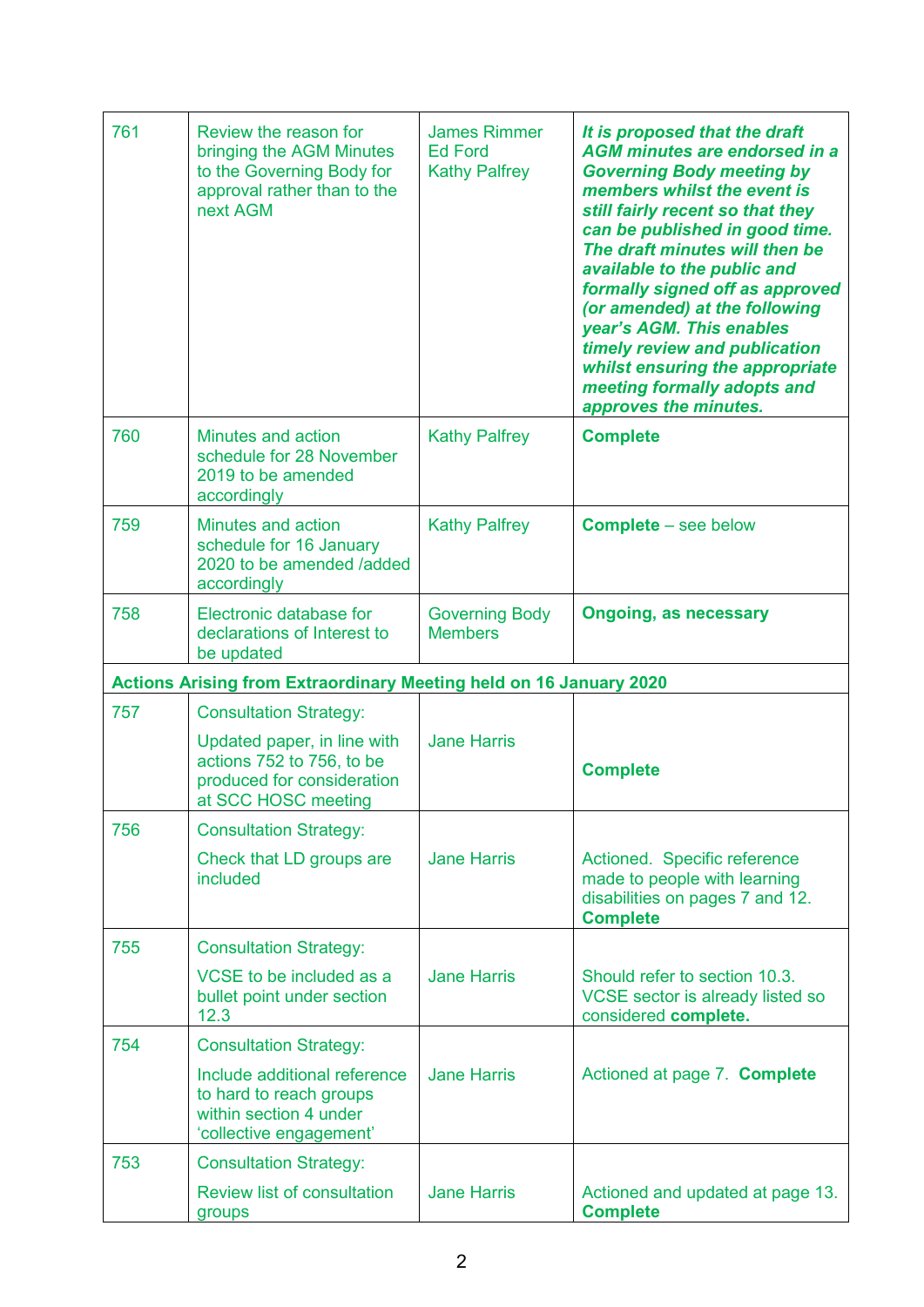| 752 | <b>Consultation Strategy:</b>                                                                                                                |                                      |                                                                                                                                                        |
|-----|----------------------------------------------------------------------------------------------------------------------------------------------|--------------------------------------|--------------------------------------------------------------------------------------------------------------------------------------------------------|
|     | Clarify the information to be<br>collated in terms of<br>respondent details and how<br>this will be used.                                    | <b>Jane Harris</b>                   | Actioned. Page 3 amended and<br>now just refers to the inclusion of<br>the disclaimer from page 18.<br><b>Complete</b>                                 |
|     | Actions Arising from Meeting held on 28 November 2019                                                                                        |                                      |                                                                                                                                                        |
| 750 | <b>System Performance Group</b><br>to undertake a deep dive of<br>40 week waiters                                                            | David Freeman                        |                                                                                                                                                        |
| 749 | QSP report: How does the<br>150% increase in FIT<br>uptake convert to patient<br>numbers?                                                    | David Freeman<br><b>Sandra Corry</b> | Update was provided to the<br>meeting on 30 January 2020.<br><b>Closed</b>                                                                             |
| 748 | <b>QSP Report: Diagnostic six</b><br>week waits: duplication of<br>the information against YDH<br>and RUH to be checked                      | <b>Alison Henly</b>                  | Information has been checked. It<br>is correct. Closed                                                                                                 |
| 747 | <b>QSP Report: Update</b><br>relating to record-keeping<br>for protected characteristics<br>to be provided to the GB in<br>six months' time. | Sandra Corry                         | Include on the forward agenda for<br>May 2020. Noted - closed                                                                                          |
| 746 | <b>CRR</b> report: Further detail<br>to be provided to the GB<br>around risk 203                                                             | <b>James Rimmer</b>                  |                                                                                                                                                        |
| 745 | <b>CRR</b> report: Amend work<br>completion date for risk 361<br>to read 31 January 2020                                                     | <b>James Rimmer</b>                  | <b>Complete</b>                                                                                                                                        |
| 743 | Carer's Story: What has<br>the CCG done to address<br>the issues?                                                                            | <b>Jane Harris</b>                   | 7/1/20: We aim to bring this back<br>to the March GB to update on<br>progress - included on 26 March<br>agenda under Matters Arising.<br><b>Closed</b> |
| 742 | <b>Public Questions:</b>                                                                                                                     |                                      |                                                                                                                                                        |
|     | Response to [anonymised]<br>final question to be<br>prepared when appropriate                                                                | <b>Alison Henly</b>                  | Response provided at the<br>meeting held on 30 January and<br>included in the Minutes.<br><b>Complete</b>                                              |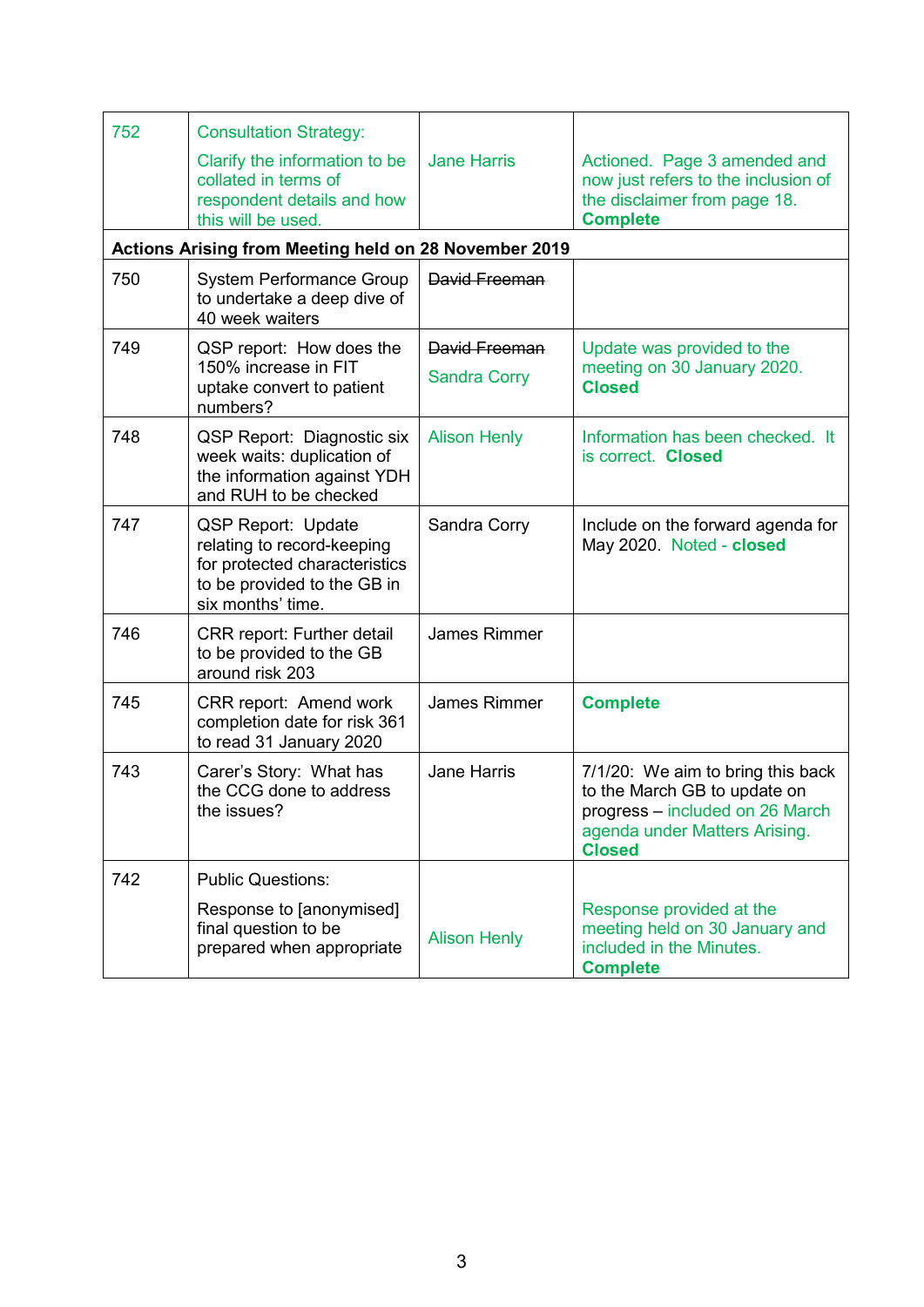| 741 | <b>Procurement Decisions</b>                                                                  | <b>Alison Henly</b> | 30 January 2020.                                                                                                                                                                                                                                                                                                                                                                                                                                                                                                                                                                                                                                                                                                                                                                                                                           |
|-----|-----------------------------------------------------------------------------------------------|---------------------|--------------------------------------------------------------------------------------------------------------------------------------------------------------------------------------------------------------------------------------------------------------------------------------------------------------------------------------------------------------------------------------------------------------------------------------------------------------------------------------------------------------------------------------------------------------------------------------------------------------------------------------------------------------------------------------------------------------------------------------------------------------------------------------------------------------------------------------------|
|     | Register to be reviewed and<br>an update provided to the<br>GB on 30 January 2020             |                     | A review of the current<br>procurement register and<br>comparison with other CCGs and<br>relevant guidance has suggested<br>we need to expand the register to<br>include a broader range of<br>procurements than are currently<br>published. The next steps are to<br>review and develop the contracts<br>database to enable the<br>publication of all the contracts that<br>are subject to formal competitive<br>procurement in line with the<br><b>CCG's Standing Financial</b><br>Instructions. The work has<br>commenced and the aim is to<br>conclude the updating of the<br>database and publish a revised<br><b>Procurement Register by 31</b><br>March 2020 to coincide with the<br>end of the current financial year.<br>An update on the work will be<br>provided to the next Audit<br>Committee meeting on 26<br>February 2020. |
|     |                                                                                               |                     |                                                                                                                                                                                                                                                                                                                                                                                                                                                                                                                                                                                                                                                                                                                                                                                                                                            |
|     | Actions Arising from Meeting held on 19 September 2019                                        |                     |                                                                                                                                                                                                                                                                                                                                                                                                                                                                                                                                                                                                                                                                                                                                                                                                                                            |
| 737 | Include Performance and<br>Quality as a separate<br>section in the Winter Plan<br>for 2020/21 | <b>Alison Henly</b> | This will be included as part of<br>next year's plan. The work will be<br>started at the next Urgent Care<br>Operational Group where we will<br>start Winter wash-up and learning<br>to improve going forward.<br><b>Complete</b>                                                                                                                                                                                                                                                                                                                                                                                                                                                                                                                                                                                                          |
| 736 | Share the Somerset Winter<br>Plan with the Local Health<br>Resilience Partnership             | <b>Alison Henly</b> | We will ensure this group is<br>included in our circulation and<br>engagement for Winter 2020/21.<br><b>Complete</b>                                                                                                                                                                                                                                                                                                                                                                                                                                                                                                                                                                                                                                                                                                                       |
| 735 | <b>Review the Winter Plan</b><br>around 7-day working                                         |                     | We will ensure this will be<br>included as a theme in our Winter<br>2020/21 planning. Complete                                                                                                                                                                                                                                                                                                                                                                                                                                                                                                                                                                                                                                                                                                                                             |